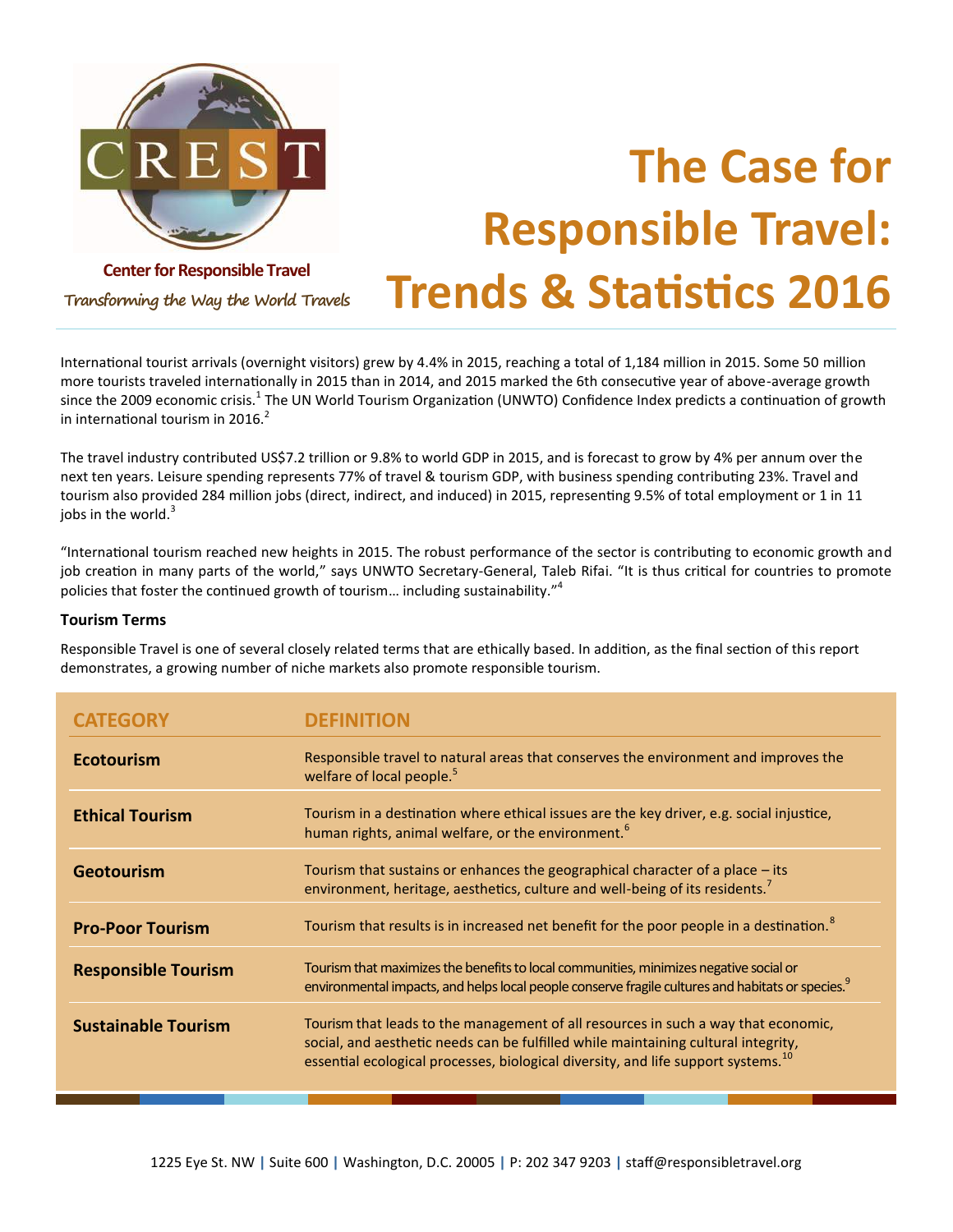# **The Role of Responsible Travel**

The social and environmental imperative for responsible travel is growing as the global inequality crisis is reaching new extremes and the wide range of climate change impacts are increasingly apparent. According to Oxfam International, the richest 1% now have more wealth than the rest of the world combined, and just 62 individuals had the same wealth as 3.6 billion people – the bottom half of humanity.<sup>11</sup> However, the proportion of the world's population living in extreme poverty did fall from 36% in 1990 to 16% in 2010. Encouraged by this progress, in 2015 the world's leaders committed to eradicating extreme poverty by 2030 as part of the Sustainable Development Goals (SDGs).<sup>12</sup> Tourism is explicitly mentioned within Goal 12, which focuses on sustainable consumption and production (SCP) patterns, as well as in a number of other SDG targets.<sup>13</sup>

In terms of climate change, the earth's surface temperatures in 2015 were the warmest since modern record keeping began in 1880, and globally the average 2015 temperatures shattered the previous mark set in 2014.<sup>14</sup> While the world's poorest people live in areas most vulnerable to climate change, the poorest half of the global population are responsible for only about 10% of total global emissions. The average footprint of the richest 1% could be as much as 175 times that of the poorest 10%.<sup>15</sup>

The world community has, however, begun to take the crisis seriously: In December 2015, 196 nations attending the COP21 summit in Paris voted to take steps "to limit temperature increase to 1.5 degrees Celsius", and developed countries agreed to create a \$100 billion a year fund to help developing countries switch from fossil fuels to greener sources. The agreement has to be endorsed by each of the respective governments.<sup>16</sup>



Guests take part in a trekking adventure *Source: Country Walkers*

Tourism, as the largest global service industry and one of the top industries for developing countries, has an important role to play in the response to climate change. The tourism sector today accounts for 5% of global  $CO^2$  emissions but may be higher (up to 14%) if measured as radiative forcing, i.e. the warming caused by  $CO^2$  as well as other greenhouse gases. By 2035 and if no action is taken, the CO<sup>2</sup> emission generated by tourism will be more than three times higher than today. $^{17}$  In this sense, there is a clear call for action for the tourism sector and countries to move towards a low carbon and inclusive green tourism economy.

Tourism is growing most rapidly in developing countries: between 2010 and 2030, arrivals in emerging destinations are expected to increase at twice the rate (+4.4% a year) of those in advanced economies (+2.2% a year).<sup>18</sup> Fortunately, as this report demonstrates, the growth in responsible tourism continues to outpace the growth of the tourism industry as a whole.

# **Consumer Demand for Responsible Travel**

Recent surveys and market studies document the sustained interest among consumers in types of tourism and tourism products that help to protect the environment and bring tangible benefits to local communities.

### **Experts say…**

"Our groundbreaking survey demonstrates that travelers who give hold the key to more sustainable tourism: for more meaningful travel for the public, for more responsive travel companies, and for travelers and the tourism industry to work together to better sustain the destination communities they care for." *--Mike Rea, CEO, Tourism Cares*<sup>19</sup>

"Young people are living more structured lives than ever before, and as we move towards 2020, the days of carefree, spontaneous travel will disappear in favor of more organized, planned and researched trips. Students and young travelers will continue to be trailblazers, craving adventure and experiences they can share, but they will also be very aware of how their travel will contribute to the rest of their lives. Working abroad, voluntary and conservation projects, and learning something new will all be high on the travel agenda." *--John Constable, Managing Director, STA Travel*<sup>20</sup>

"Canadian travelers are looking to extend their green lifestyles while traveling, not wanting to abandon organic food or caring about the environment when around the globe." --Bruce Poon Tip, Founder and CEO, G Adventures<sup>21</sup>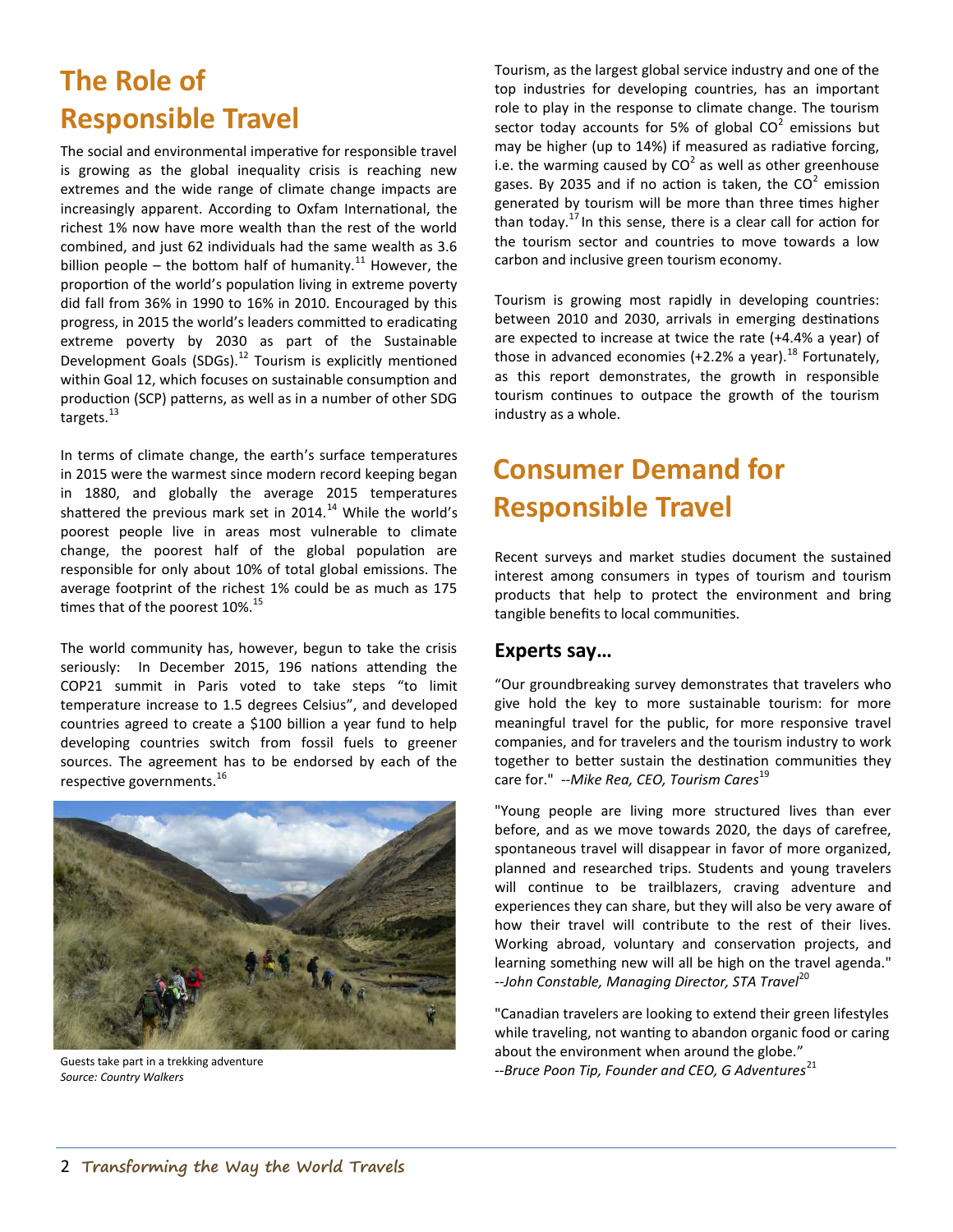### **Surveys and Statistics show…**

The 2015 "Good Travels" survey by Tourism Cares found 55% (1405 respondents) said that they volunteered or contributed financially or in-kind to a destination they had visited in the last two years. Travelers also stated they want spending and giving to help the places they visit: 72% said their travel giving is "important," "very important", or "extremely important."<sup>22</sup>

Volunteer trips are a promising niche within family travel. 10% of families in the U.S. Family Travel Survey had taken a volunteer trip (2614 respondents). Within this group, 72% said they will take another volunteer trip in the future. Of the respondents who had not taken a family volunteer trip yet, 22% responded they were planning to take one in the future. $^{23}$ 

According to the Association of British Travel Agents (ABTA), spending on holidays has been increasing in recent years in line with the economic recovery. 2016 looks set to continue into next year, with 23% expecting to spend more on their holidays, up from 20% in 2015. $^{24}$ 

'Living like a local' has become an essential part of getting under the skin of a destination for many travelers. They are looking for more authentic holiday experiences and many holiday companies are now offering people the chance to enjoy hidden gems alongside traditional tourist attractions.<sup>25</sup>

Globally, 69% of travelers plan on trying something new in 2016, 15% want to try adventure travel for the first time, and 47% say they have visited destinations because of the people and culture of specific countries.<sup>26</sup>

Of more than 25 million U.S. travelers who vacationed overseas in 2014, 82% went for sightseeing, 46% visited small towns or the countryside, 33% were interested in cultural/ ethnic heritage sights, and 8% went for environmental/ ecological excursions.<sup>27</sup>

Europeans have expressed wide support for enforcement of the EU's current legal framework on protection of nature. The 2015 Eurobarometer further confirmed that more than 80% of Europeans are concerned about the loss of biodiversity.<sup>28</sup>

Nature-based tourism accounts for about 20% of total international travel and continues to grow, according to the UNWTO. $^{29}$ 

According to a 2015 study by Conservation International, Rainforest Alliance, and UNEP, tropical forests are a key natural attraction, and tropical forest tours may include one or more of the following: "bird watching and wildlife viewing, hiking, camping and nature walks, horseback riding, cycling and mountain biking, and, in some areas, freshwater fishing,

canoeing, kayaking, rafting and river tours. Environmental education and interpretation is about communicating ideas and messages that increase visitor awareness, knowledge, understanding, and appreciation of the social, natural, and cultural characteristics of a destination." 30

Research studies continue to show that travelers prefer companies that embed green or eco-friendly practices into their operations. Travelers are coming to expect that tourism businesses will become sustainable in the same way they expect free Wi-Fi connectivity in hotels or online check-in for air travel.<sup>31</sup>

The percentage of consumers who are willing to pay more for sustainable brands that showed commitment to social and environmental values went up from 55% to 66% between 2014 and 2015. About 73% of the younger generations -- Millennials and Generation Z -- are more likely to pay more for sustainability, compared to 51% of Baby Boomers.<sup>3</sup>

During the past ten years, tourism dynamics have been radically altered. The consolidation of globalization, the generalized use of information and communication technologies (ICTs), progress in transportation infrastructures, changes in clients' habits and preferences, and their huge power as opinion leaders on social networks are changing the dynamics of supply and demand within the tourism market.<sup>33</sup>

There is a consensus among specialists that we are currently experiencing a "New Tourism." These new tourists have a higher level of environmental and cultural awareness, which means that, as a result of the generalization of ICTs and social networks, they are more demanding, more able to influence, and have their say on the products that they consume.  $34$ 



Travelers take part in an environmental give-back project *Source: Center for Responsible Travel (CREST)*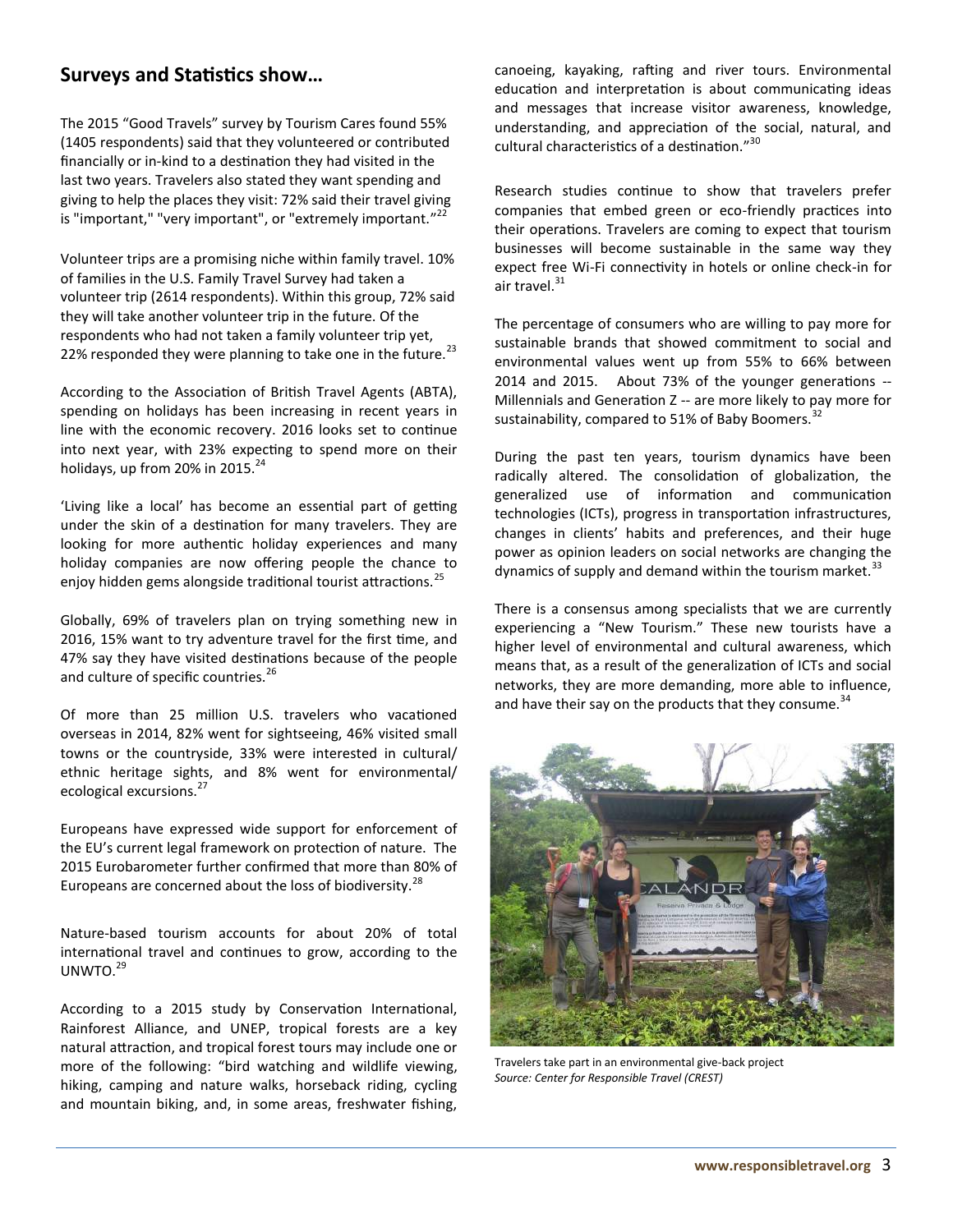Animal welfare in tourism has been pushed forward in large part due to demand by travelers. In November 2015, SeaWorld announced plans to phase out controversial killer whale shows following consumer protest after the 2013 documentary *Blackfish* was released.<sup>35</sup> Big game hunting fell under scrutiny after the killing of famed resident lion, Cecil, in Hwange Game Reserve, in Zimbabwe, causing a number of global airlines to refuse to ship exotic hunting trophies.<sup>36</sup>

Elephant-riding tourism drew vast criticism after a number of, sometimes violent, tourism incidents. In Thailand, an elephant killed its handler and ran into the jungle with a family of tourists still on its back, causing the industry to further consider appropriate interactions with animals. A number of tour operators have already integrated animal welfare policies into their operational guidelines.<sup>37</sup>

# **The Business Case for Responsible Tourism**

Sustainability is becoming much more mainstream within the tourism industry, with increasing numbers of businesses creating environmental departments, adopting environmental and social 'good practices', seeking certification, mitigating and adapting to climate change realities, and looking at ways to 'green' their supply chain.

### **Experts say…**

"We believe that a strong commitment to sustainability is required to compete in today's increasingly globalized world, and good CSR practices should not be about how a company donates funds on philanthropic efforts, but rather how it generates revenue through responsible and ethical business practices while meeting the expectations of all stakeholders – the guests, the staff, the shareholders and the local community."

--*Krip Rojanastien, Chairman & CEO, Chiva-Som International Health Resorts Co., Ltd.*<sup>38</sup>



Hotels are able to tread lightly on the land by building with, and not destroying, the natural environment *Source: Island Outpost's GoldenEye, Jamaica*

I have been in the industry for 18 years, and yet I have seen more interest and uptake [related to sustainable investments] over the past 18 months than I saw over the previous 16½ years."

*--Joseph Keefe, President and Chief Executive, Pax World Funds, a sustainable-investing fund group*<sup>39</sup>

The massive impact that climate change will have on tourism destinations and tourism businesses has only just begun to sink in. Add to that rising energy prices, water shortages, declining biodiversity, let alone concerns about wages, human rights and basic entitlements for employees in the tourism industry, and it looks very much like a 'perfect storm' of pressures. All the more reason to look to the industry leaders [who are] putting the practice of sustainable tourism at the heart of their enterprises. This is now a fast-moving, extremely dynamic area: those that get it right will thrive; those that don't will perish.

*--Jonathon Porritt, Co-Founder and Program Director, Forum for the Future*<sup>40</sup>

#### **Surveys and Statistics show…**

Among agents that book meetings and incentives travel, 79% reported that demand for healthier corporate/business meetings (i.e., meetings with healthy food, fitness and spa experiences, access to nature, etc.) is a rising trend in 2015. $^{41}$ 

Nine in 10 of USTOA tour operator members anticipate a growth in sales in 2016 with more than half (57%) "optimistic" and forecasting a "boom year" with growth anywhere from seven to 10% or higher.<sup>42</sup>

In response to growing demand by tourists for environmentally and socially responsible products and services, marine- and coastal-based tour operators are increasingly seeking to improve their environmental and social performance, both by changing their own practices and by contracting with marine recreation providers that follow recognized good practices.<sup>43</sup>

The use of good practices also makes good business sense, as tourists are increasingly showing a preference for products and suppliers that demonstrate good social and environmental performance. By improving its performance in these areas, a tour operator can enhance its reputation and recognition in the marketplace as a responsible operator.<sup>44</sup>

"A growing number of businesses are advocating for a more sustainable and efficient use of natural resources as central for their development, showing that through dialogue between stakeholders, nature and business can thrive side by side," states a 2015 study.<sup>45</sup>

Trip Advisor found 3 in 4 business owners are optimistic about profitability in 2016.<sup>46</sup>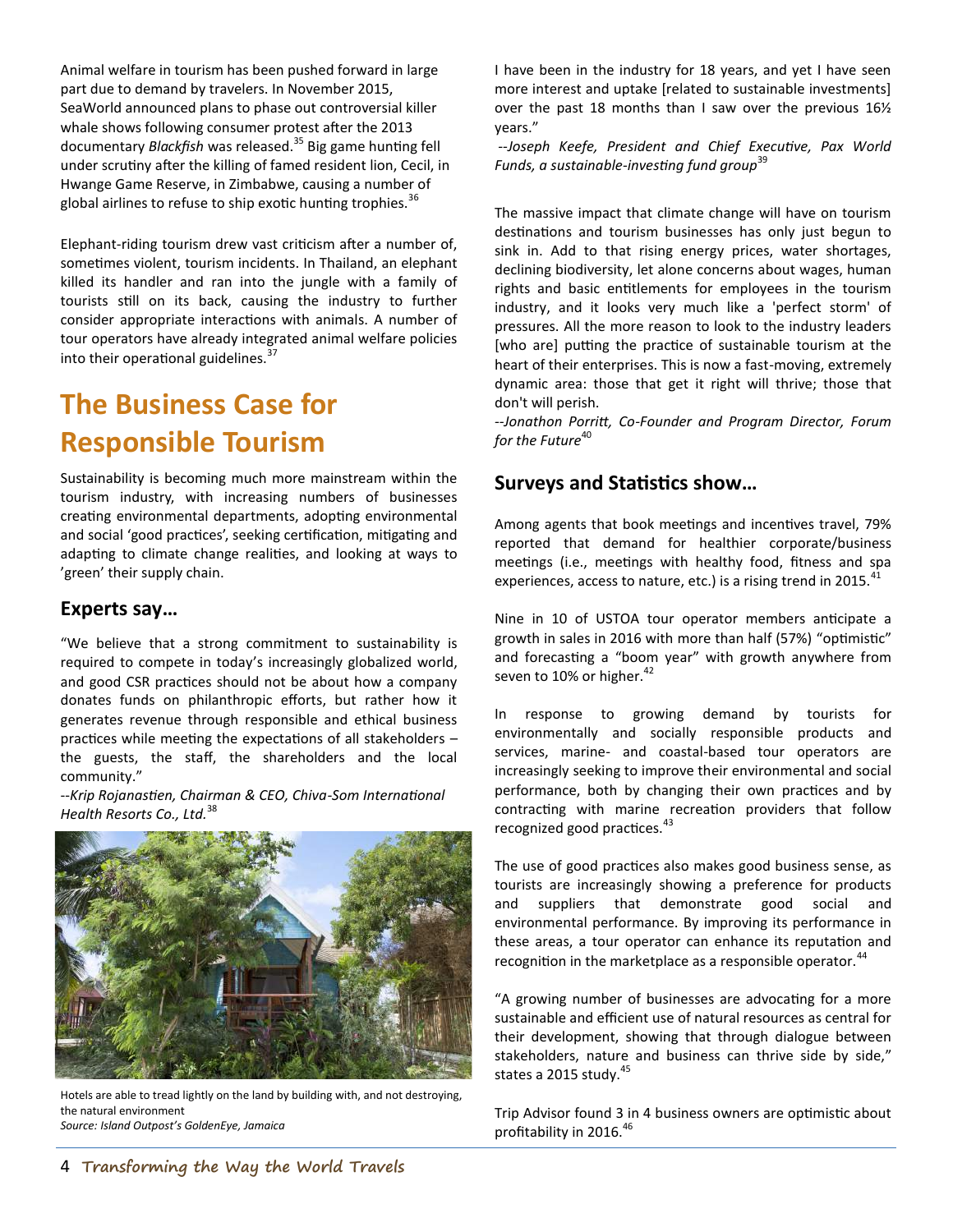According to a 2015 World Travel & Tourism Council (WTTC) study, "The next 20 years will be characterized by our sector fully integrating climate change and related issues into business strategy, supporting the global transition to a low carbon economy, strengthening resilience at a local level against climate risks, promoting the value of responsible travel, and greening entire supply chains."<sup>47</sup>

A snapshot of WTTC members records:

- Over 60 publicly reporting Environmental, Social, and Governance (ESG) disclosure;
- Over 55 have set carbon emission or energy reduction targets;
- Over 40 are using renewable energy in their operations;
- Over 25 have implemented carbon management or offsetting programs.<sup>48</sup>

When looking at reporting, WTTC finds "Transparent public reporting on material environmental, social and governance (ESG) risks, opportunities, and performance is now both a common practice within, and even an expectation of, companies across all sectors, including those in Travel & Tourism... Of the 250 largest global companies, 93% reported on ESG performance in 2013."<sup>49</sup>

A 2015 report on convention centers found that 70% of respondents have a dedicated Sustainability Coordinator or Sustainability Manager on staff, 77% have an employee 'green team', and 85% participate in sustainability programs or initiatives and take an active role in shaping the sustainable development of their community. In addition, 90% have either achieved or are actively seeking a sustainability-related certification.<sup>50</sup>

Nearly two-thirds of conference venues have electric car charging stations for employees and attendees, 87% have secure bike parking onsite, 33% have a green roof installed on the building, and 42% produce renewable energy onsite, while 59% procure offsite renewable energy. The most popular source of offsite renewable energy is wind. $51$ 

UNEP affirms that for businesses that embrace mitigation and are pro-active in addressing climate change, "there will be new business opportunities. Current societal trends have already created new markets for low-carbon tourism products, and these markets can be expected to grow in the future. Doing sustainable tourism business in the era of climate change is not just politically correct; it is a competitive advantage." 52



The International Civil Aviation Organization (ICAO)  $CO<sup>2</sup>$ Efficiency Standard is to come into force from 2020 to ensure that  $CO^2$  emissions from new aircraft will have to meet a minimum baseline. From 2023 this will also apply to existing aircraft designs still in manufacture at that date. $53$ 

Responsible tourism businesses continue to receive accolades for best-practices within the industry. Annual internationally recognized awards programs include: World Responsible Tourism Awards at World Travel Market, Skål International Sustainable Tourism Awards by Diversey Care, and World Travel & Tourism Council's Tourism for Tomorrow Awards.

'Green' tourism businesses continue to receive differentiation in popular online travel search and booking engines, including TripAdvisor GreenLeaders, Travelocity, and Expedia. Travel bloggers focused on ecotourism, cultural-heritage tourism, and unique vacation experiences continue to gain traction.

Some examples of businesses demonstrating the economic and strategic benefits of sustainability include:

- Starwood Hotels and Resorts has announced major Global Citizenship goals: a 30% reduction in energy, a 20% reduction in water consumption, and a 30% reduction in GHG emissions per built hotel room by 2020.<sup>54</sup>
- In December 2014, JetBlue partnered with The Ocean Foundation and A.T. Kearney to release the study "EcoEarnings: A Shore Thing," which "marks the first study to directly correlate the long-term health of the Caribbean shorelines to JetBlue's investment in the region and bottom-line."<sup>55</sup>
- Soneva Fushi Resort in the Maldives was able to cut food waste by 50% after a comprehensive food waste audit led by LightBlue Environmental Consulting Company.<sup>56</sup> According to LightBlue, "A standard 4-star all-inclusive beach resort that serves 45,000 meals per month can waste up to 154,767 kilos of food per year, enough to feed 22,319 families of four! The true cost of food waste, including energy, water and labour cost, can reach a staggering \$700,000 per year for one 5-star hotel."<sup>57</sup>
- In 2013, Chiva-Som resort in Thailand worked with the Clinton Climate Initiative's Energy Efficiency Building Retrofit Program. The results included that lighting and air conditioning systems were replaced resulting in a 26% reduction in monthly electricity consumption and a related 20% reduction in carbon footprint.<sup>58</sup>
- The Rainforest Ecolodge in Sri Lanka became the first hotel in the country and the fifth in the world to be awarded the LEED Platinum Certification (Leadership in energy and Environmental Design) by the US Green Building Council (USGBC). This is the first accommodation in Sri Lanka which has been crafted using recycled shipping containers as the shell of each individual lodging facility.<sup>59</sup>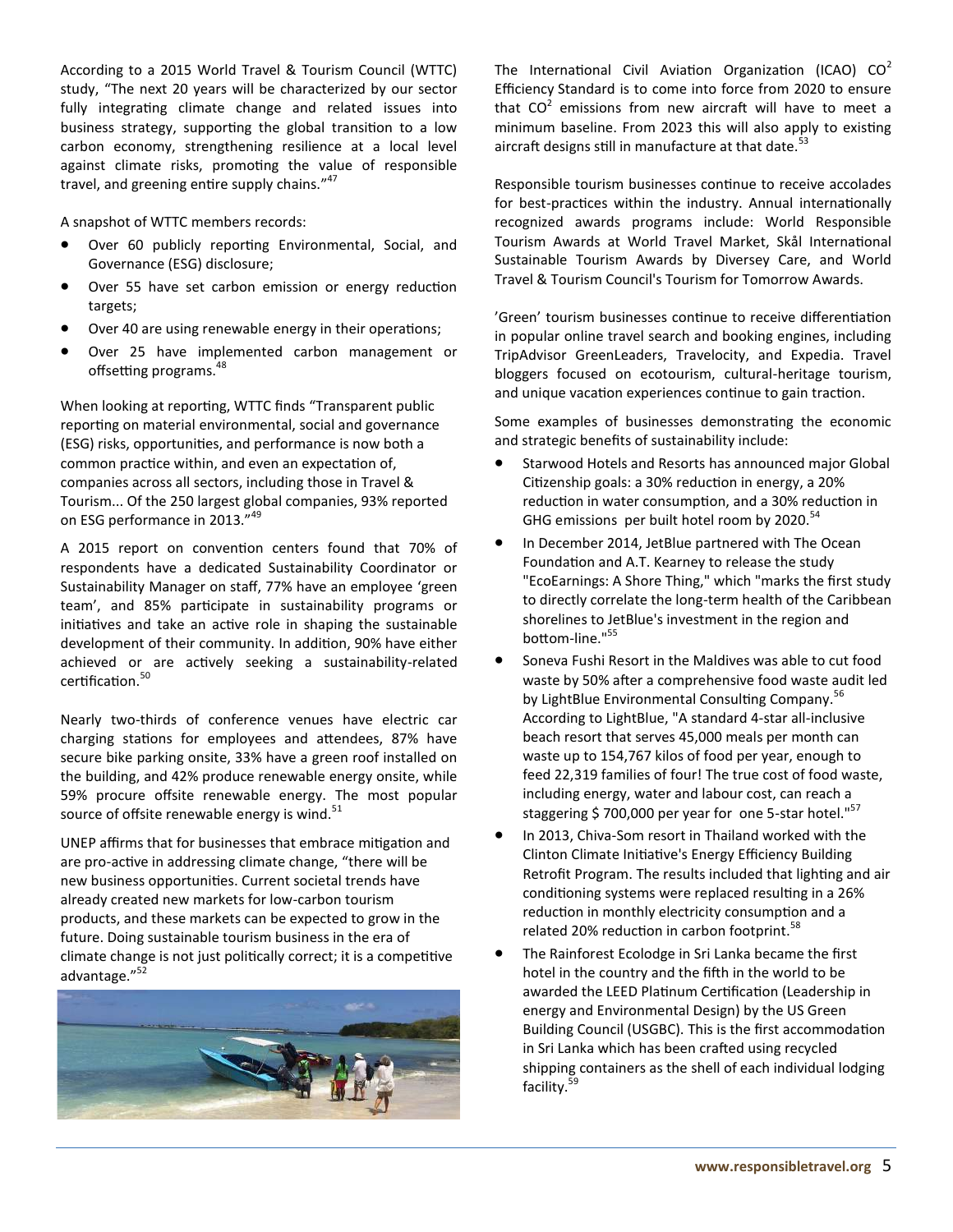# **The Destination Case for Responsible Tourism**

In recent years, increasing attention has been focused on protecting and enhancing environmental and social sustainability within entire tourism destinations, and not simply within individual businesses. Tools for measuring and criteria for certifying 'green' destinations are gradually being developed, including by UNWTO, European Union, National Geographic's Geotourism Program, Global Sustainable Tourism Council (GSTC), Ethical Travelers, EarthCheck, Green Globe, and Sustainable Travel International.

#### **Experts say…**

"Awareness by destination managers is growing rapidly that they have a role to play in managing for sustainability, encouraging or directing private sector travel providers to do the same, and that travelers and travel providers are increasingly expecting sustainable practices to be in place." *--Randy Durband, CEO, Global Sustainable Tourism Council (GSTC)*<sup>60</sup>

"The biggest challenge for tourism destinations in the next decades is the increasing demand for transparecy and accountability in monitoring and measuring tourism performance. National leaders can demand that cities, civil society and companies report on sustainability, including environmental, social and labor issues, respect for human rights, anti-corruption and bribery matters, to meet global commitments to the 2030 Sustainable Development and Climate Agenda. Establishing good governance mechanisms and developing tools at local levels to monitor sustainable tourism performance has become a key issue to address." *--Helena Rey, Programme Officer, UNEP*<sup>61</sup>

"As destination rating systems continue to develop, awareness is growing among local leaders that insuring environmental and cultural sustainability is not only a responsible policy but also a long-term economic strategy. Protecting and celebrating natural, cultural, scenic, and historic assets means safeguarding a destination's unique selling point: its identity a sense of place that no competitor can match." --*Jonathan Tourtellot, National Geographic Fellow Emeritus*<sup>62</sup>

"With international travel expected to rise, protected areas are likely to come under increasing pressure from tourism. Managing the impacts from these visitors as well as the opportunities for conservation is key to securing long-term protection for these critical areas."

*--Giulia Carbone, Deputy Director, Global Business and*  **Biodiversity Programme, IUCN<sup>63</sup>** 

# **Surveys and Statistics Show...**

As we move further into the third millennium, the issues and challenges facing both governments and the Travel & Tourism sector will become much broader and, therefore, even more difficult to address without a more holistic approach to tourism governance, as well as close publicprivate sector co-operation. It is clear that a growing number of governments in both developed and emerging economies have been strengthening their institutional arrangements for tourism policy formulation and implementation.<sup>64</sup>

The US Tour Operators Association named Cuba its top emerging/off-the-beaten path destination followed by Myanmar, Iceland, Colombia, Ethiopia, and Japan.<sup>65</sup>

In 2016, Ethical Traveler's list of The World's Ten Best Ethical Destinations includes: Cabo Verde, Panama, Dominica, Samoa, Grenada, Tonga, Micronesia (Federated States), Tuvalu, Mongolia, and Uruguay. These countries as 2016 Ethical Destinations have all carried out significant efforts to switch to green energy. Many also have a strong strategy to tackle climate change.<sup>66</sup>

"Sustainable tourism is increasingly recognized as a key component for promoting conservation in protected areas. IUCN has shown that increasing the number of visitors to protected areas can be an effective tool for enhancing stewardship, revenues and community development, provided well-functioning management systems are in place. Going forward, it will be important to strengthen visitor management systems, including measures on how best to protect these key natural and cultural assets."<sup>67</sup>

A 2012 study by the Travel Foundation states further that regarding "the overall issue of who is responsible for protecting the destination as a tourism product, a more holistic approach is now emerging – the idea of destination partnerships. Rather than any one party being responsible for protecting a destination, this is a multi-stakeholder approach whereby all parties interested in a destination as a resource look at how they can work together to achieve a common goal of sustainability." 68



Coral restoration projects combat the loss of coral reefs in the Dominican Republic *Source: Puntacana Resort & Club*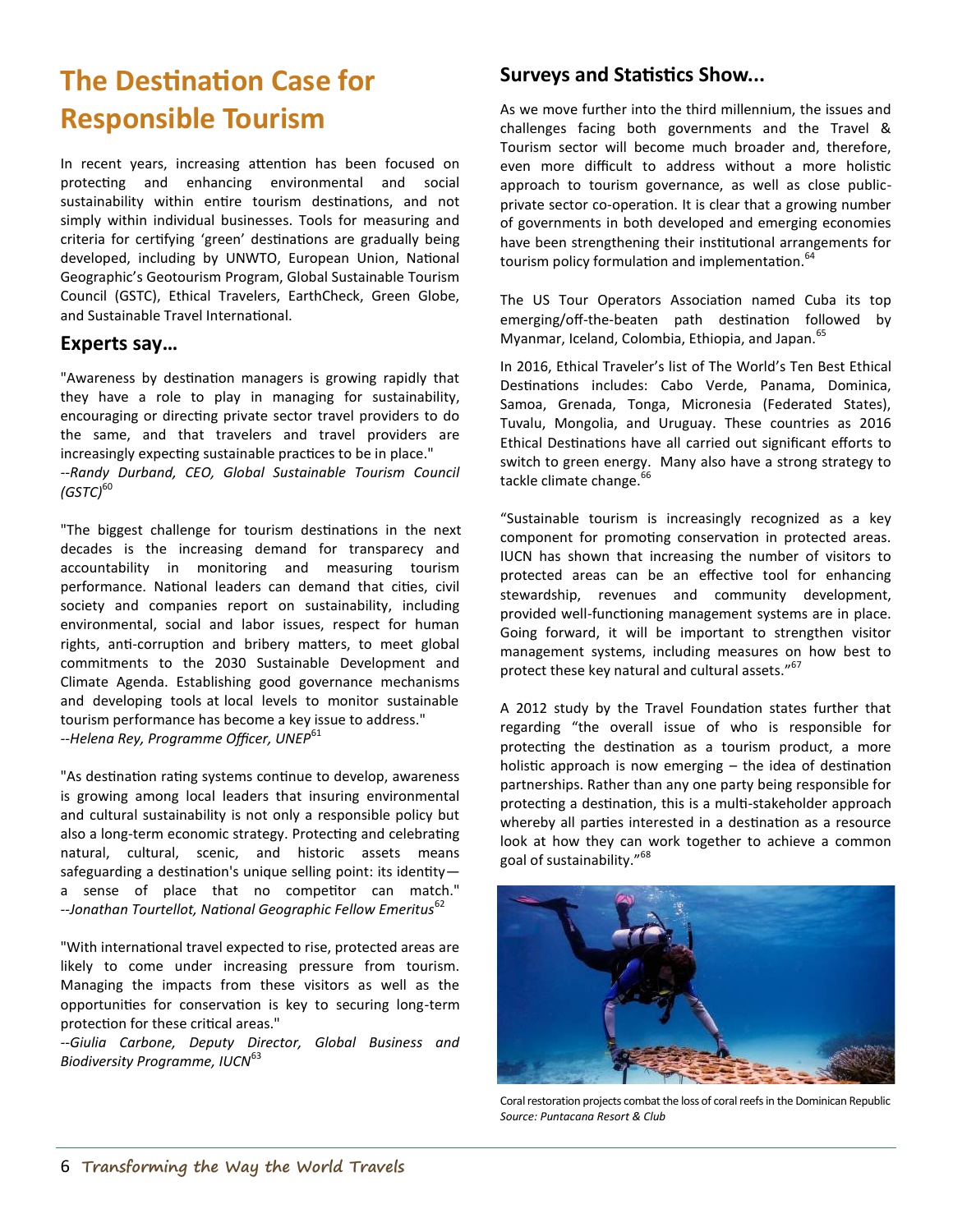2015 research on the impact of TUI Group's tourism operations based around six hotels in Cyprus shows the importance of going beyond basic impact measurements. For instance, tourism tax receipts were found to be a very significant benefit for Cyprus, equivalent to €25 per customer per night. Furthermore, a significant amount of the total impact of tourism was found to come "indirectly" from supply chain activities. Supply chains and other services used by customers generated almost 14 times more waste then the hotels themselves (25kg of rubbish came from the supply chain compared with 1.8kg of rubbish per customer per night from hotels).<sup>69</sup>

Increasingly, destinations are being recognized for efforts in responsible tourism. As a follow-up to *National Geographic Traveler's* Destination Stewardship surveys (2004 – 2010), Green Destinations releases an annual *Sustainable Destinations Top 100*. According to Green Destinations, "Candidates include destinations that cherish and celebrate their Authenticity, their Biodiversity and nature, their Cultural values, the Destination's local community and entrepreneurs, and their Environment, for future generations of citizens and travellers" and are selected by experts in the field of responsible travel.<sup>70</sup>

"To satisfy the definition of sustainable tourism, destinations must take an interdisciplinary, holistic and integrative approach which includes four main objectives: (i) demonstrate sustainable destination management; (ii) maximize social and economic benefits for the host community and minimize negative impacts; (iii) maximize benefits to communities, visitors, and cultural heritage and minimize impacts; and (iv) maximize benefits to the environment and minimize negative impacts," according to the Global Sustainable Tourism Criteria for Destinations.<sup>71</sup>

The following are additional examples that showcase destinations and their sustainability efforts:

 Ljubljana, Slovenia, was selected for the 2015 Destination Award in the World Travel & Tourism Council's Tourism for Tomorrow Awards. With a strategic sustainable development plan to make the city more appealing to tourists, Ljubljana has also become a better place to live. A major effort to limit automobile traffic over the past decade resulted in the increase of pedestrian zones by almost 620%. An ecological zone was created in the city



Southern Sinaloa state, Mexico has joined the small group of destinations that have been assessed based on the Global Sustainable Tourism Council (GSTC) criteria.

 center, and about 46% of the city is forested. "Surveys measure how satisfied locals are with the presence of tourists; and the community is included in the planning process, and regularly informed of developments."<sup>72</sup>

- For the fifth year in a row, Charleston, South Carolina, was selected as the No. 1 Small U.S. City by *Condé Nast Traveler*'s 2015 Readers' Choice Awards. Helen Hill, Executive Director of the Charleston Area CVB, says "The Charleston area continues to deliver on the promise of genuine hospitality, world class cuisine, and an authentic travel experience."<sup>73</sup>
- The Moroccan government has developed ambitious tourism strategies to preserve and enhance its natural heritage, water, and energy, through the integration of sustainable development and climate change components in all its public policies and development projects. This includes a Charter for Sustainable Tourism to guide tourism operations in Morocco, the 2nd largest tourism destination in Africa.<sup>74</sup>
- Basecamp Explorer Kenya is a destination-wide project which is committed to enhancing the welfare of the Maasai community. Started in 2003, the project benefits 118 local Maasai women who sell handicrafts made of recycled items, local leather, and beads, thus earning cash incomes. Basecamp has also initiated the formation of the Mara Naboisho Community Conservancy which provides guaranteed monthly income to over 500 Maasai landowners and employment opportunities to over 300 local Maasai people living around Naboisho. To date, 96% of the employees at Basecamp are from the local Maasai community, further providing economic stability. $75$
- Named as one of the world's ten best ethical destinations in 2016 by Ethical Traveler, "Uruguay supplied 90% of its electricity from renewable sources this year, and is also working toward powering all public transport with electric energy, as well as creating the world's first fully sustainable airport." Uruguay as has also "brought the law to the side of animals by issuing a legal decree ensuring all animals in that country are entitled to the Five Freedoms: freedom from hunger and thirst, freedom from discomfort, freedom from pain, suffering and disease, freedom from fear and distress, and freedom to express normal behavior."<sup>76</sup>
- The Caribbean Challenge Initiative (CCI) includes nine Caribbean governments, 15 corporations, and about 30 partner organizations that have made "bold committments to protecting and preserving the region's marine and coastal environments."<sup>77</sup> The Caribbean is the most tourism dependent regions in the world, with the industry directly and indirectly supporting 14.8% of employment in 2014.<sup>78</sup> Its tourism industry remain largely dependent on coastal and marine environments.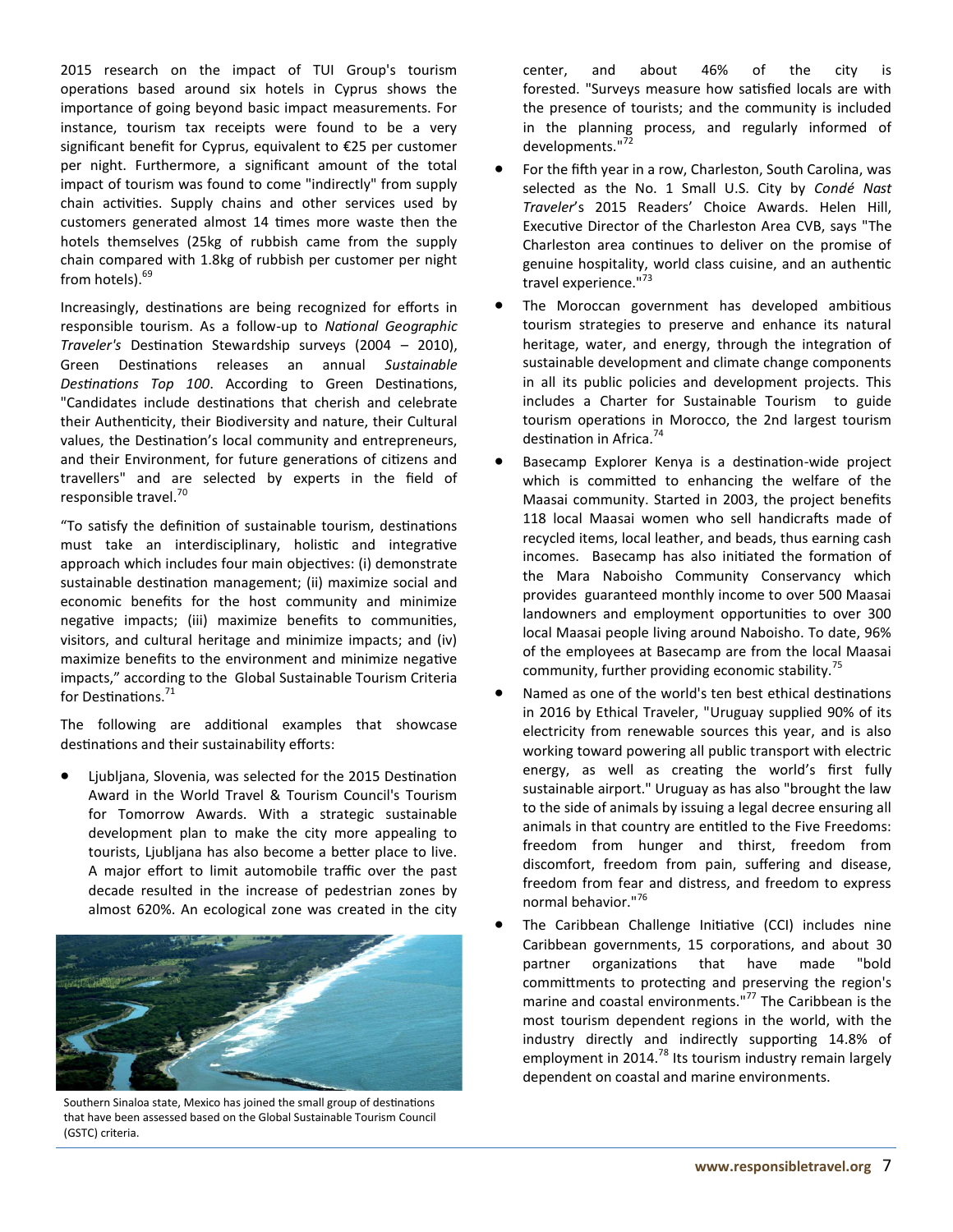The two overarching Caribbean Challenge Initiative goals are: to protect at least 20% of the Caribbean's marine and coastal environment by 2020, and to have in place fully functioning sustainable finance mechanisms that will provide long-term and reliable funding to conserve and sustainably manage the marine and coastal resources and the environment.<sup>79</sup>

# **Niche Markets and Responsible Tourism**

According to the UNWTO, we are currently experiencing an increasingly segmented market and new groups of consumers who have specific and varied interests and needs. The following are some of the most vibrant of these new niche markets which reflect the strength and diversity of responsible travel.

#### **Adventure Tourism**

Adventure tourism is a trip that includes at least two of the following three elements: physical activity, natural environment, and cultural immersion. It can be divided into hard adventure (such as caving, climbing and trekking) or soft adventure (such as camping, hiking, birdwatching, rafting, snorkeling, surfing, etc.).<sup>80</sup>

#### **Experts Say...**

"Adventure travelers prize well managed natural environments, engagement with local communities, along with the thrill of pushing their physical limits. From our surveys of adventure tour operators, we estimate that 65% of an adventure trip cost remains in the region."

--C*hristina Beckmann, Research and Adventure EDU Director, Adventure Travel Trade Association*<sup>81</sup>

#### **Surveys and Statistics show…**

Adventure tourism, valued at \$263 billion is one of the fastest growing categories of tourism that attracts high value customers, supports local economies, and encourages sustainable practices. From 2009 to 2012, the adventure travel market had an estimated average yearly growth of 65% in Europe, North America, and South America.<sup>8</sup>

Adventure operators have reported an average of US\$3,000 spent per person, with an average trip length of eight days. US adventure tour operators polled estimated that 65.6% of the total trip cost from an adventure package remains in the destinations visited. In comparison, the United Nations Environment Programme (UNEP) have estimated that in most all-inclusive mass tourism package tours, about 80% of travelers' expenditures go to the airlines, hotels, and other international companies instead of to local businesses or workers.<sup>83</sup>

Adventure tourism and trekking continues to attract travelers interested in nature and in local community meetings. Ecotourism is doing well despite the economic crisis, which has affected less the higher income travelers.<sup>84</sup>

The environmental impacts of some adventure activities may be more severe than those from hiking and walking, because of the repeated and heavy use of equipment on the landscape. Wheels, hooves, ropes and hooks can all cause significant damage to the landscapes, creek beds, vegetation, rock and cave formations on which they are used, particularly if the equipment is of a poor standard or used incorrectly or inappropriately. This demonstrates the need for better training and resource management. <sup>85</sup>

"We believe in experiential giving, in sharing experiences with people," says Allison Fleece, Founder of Women High On Adventure (WHOA). "We do this by sponsoring local women to hike and adventure with us. Sharing experiences with local women has become a unique and special way for everyone to learn and empower each other through interaction and personal connection." 86

### **Agritourism**

Agritourism or agro-tourism is a form of rural tourism in which tourists see and participate in traditional agricultural practices without destroying the ecosystems.<sup>87</sup>

#### **Experts Say...**

"[Agritourism] is the heart and soul of rural economic development. You see [rural families] utilizing their land and offering their experiences for people to come and enjoy, thus producing a better situation economically for these small communities. It's very neat to watch it all develop."

*--Lori Coats, Western Oklahoma Coordinator, Oklahoma Agritourism*<sup>88</sup>

#### **Surveys and Statistics show…**

Between 1997 and 2007, nature- and agricultural-based tourism was the fastest growing sector of the US travel and tourism industry.<sup>89</sup> Rural tourism growth in Europe is three times greater than the increase in tourism in general. $90$ 



Agritourism grows in popularity as travelers look to experience local life. *Source: Cuba Educational Travel*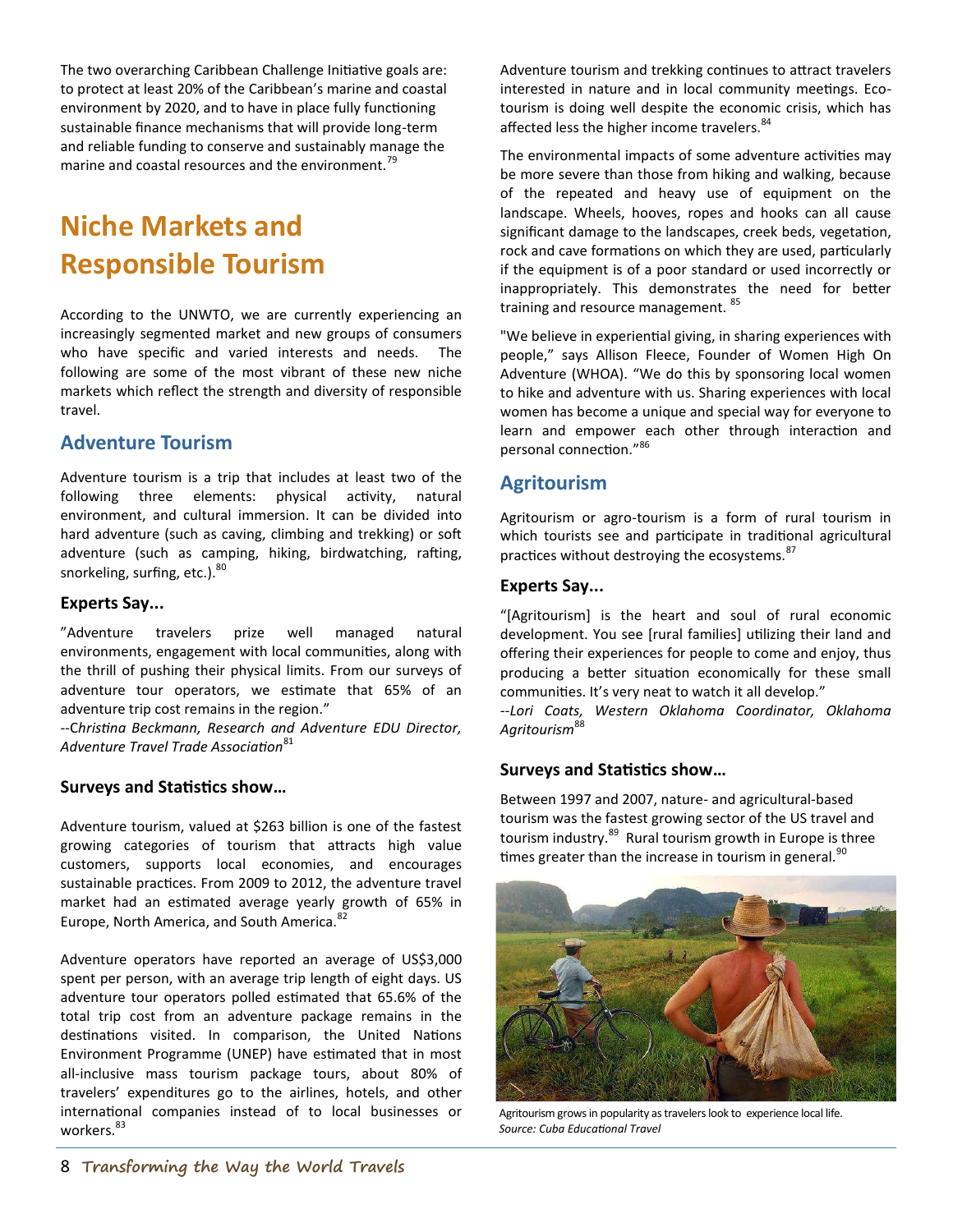Agritourism is "repositioning of the agricultural sector to maximize the integration of indigenous food, culture, wellness and the environment into a sustainable tourism experience," according to the Inter American Institute for Cooperation on Agriculture (IICA). Key elements include farmbased tourism, community tourism, agro-heritage tourism, agro-trade (agribusiness), culinary tourism, and health and wellness tourism.<sup>91</sup>

The 2007 U.S. Census of Agriculture showed that income from agritourism and recreational services nationwide grew from \$202 million in 2002 to over \$566 million in 2007.<sup>92</sup>

The National Tour Association estimates that 62 million people in the US visit or stay overnight each year on farms, ranches, and wineries.<sup>93</sup>

According to a 2015 survey, 32% of Canadians vacationing in Europe said they would be likely to engage in agritourism activities (vineyard, cheese, olive oil, etc.).<sup>94</sup>

# **Culinary or Gastronomic Tourism**

Gastronomic tourism applies to tourists and visitors who plan their trips partially or totally in order to taste the cuisine of the place or to carry out activities related to gastronomy.<sup>95</sup>

#### **Experts Say...**

"Culinary tourism, when organized responsibly, can open up a new window into the cultural and natural heritage of communities -- providing opportunities for new and unique local jobs, agricultural-biodiversity conservation initiatives and exciting visitor experiences. The key is to ensure that communities greatly benefit from providing these extraordinary experiences."

*--Nikki Rose, Founder, Crete's Culinary Sanctuaries*<sup>96</sup>



Demand continues to grow for experiential travel, and culinary tourism is no exception. Travelers take part in a bread baking interactive demonstration. *Source: Nikki Rose, Crete's Culinary Sanctuaries*

#### **Surveys and Statistics show…**

According to a 2015 survey, an estimated 39 million U.S. leisure travelers choose a destination based on the availability of culinary activities, while another 35 million seek out culinary activities after a destination is decided upon. $97$ 

In a UNWTO survey, Affiliate Members listed the importance of food events (79% of respondents), gastronomic routes and cooking classes and workshops (62%), food fairs featuring local products (59%), and visits to markets and producers  $(53\%)$ .  $^{98}$ 

The percentage of U.S. leisure travelers who travel to learn about and enjoy unique dining experiences grew from 40% to 51% between 2006 and 2013. In 2012, it was estimated that tourism expenditures on food services in the U.S. topped \$201 billion, nearly a quarter of all travel income.<sup>99</sup>

Travelers are more concerned about food/drink waste and its packaging waste, and they have a continued interest in sourcing and buying local food and drink. The peer-to-peer dining experiences are also showing a stronger appearance on the culinary tourism scene, according to the World Food Travel Association's 2015 *Food Trekking Monitor*. 100

A 2015 survey of professional chefs in the US revealed that 77% consider environmental sustainability as a "hot trend," 75% mentioned natural ingredients/minimally processed food, and 72% mentioned hyper-local sourcing (e.g. restaurant garden) as leading trends in restaurant menus.<sup>101</sup>

### **Orange Tourism**

"Orange tourism is a sustainable tourism that generates cultural, economic and social development through responsible touristic management of cultural heritage, artistic production, and cultural and creative industries."<sup>102</sup>

#### **Experts Say...**

"Cultural tourism…has recently become one of the fastest growing tourism trends….This dynamic has been clearly reflected in a rise in cultural activities in recent decades and social longing for culture and heritage. This has been called the democratization of culture."

--UNWTO, *Global Report on Cultural Routes and Itineraries*<sup>103</sup>

#### **Surveys and Statistics show…**

Tourism products related to cultural routes, cultural cities and cultural must-do's – those which are connected to popular culture, arts, the search for authenticity of destinations and local cultures, are probably the core elements forming the basis of the new scenario of worldwide cultural tourism.<sup>1</sup>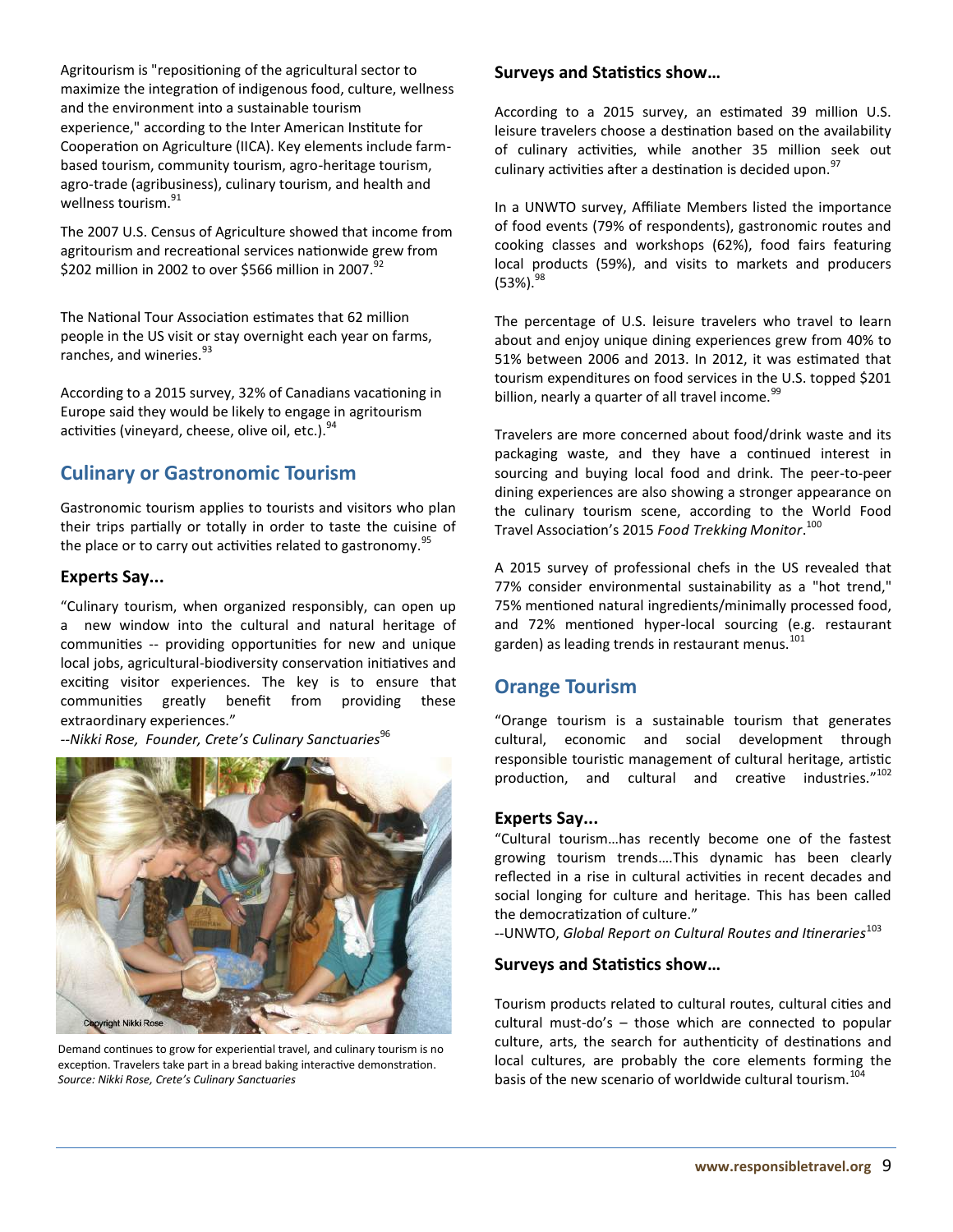Within orange tourism, niches showing more development are those linked to heritage tourism, art tourism, festival tourism and, above all, cultural and creative industries which include craft tourism, film tourism, language tourism, literary tourism, culinary tourism and music and dance tourism, among others. Creative tourism deserves a special mention.<sup>105</sup>

As part of the cultural and creative sector, tourism agencies are promoting the orange economy as a means of setting their destination apart from others.<sup>106</sup>

Two general processes help to explain the growing interest in cultural tourism. Firstly, sensitivity to the environment and the need to protect it has increased. Secondly, an increase in interest in the past and, therefore, in the awareness of historic and artistic heritage has also taken place. $107$ 

If the so-called Orange Economy were a country it would be the world's fourth largest economy, it would rank ninth in exports of goods and services, and it would represent the world's fourth largest workforce, according to a 2013 study by the InterAmerican Development Bank.<sup>108</sup>

### **Sharing Economy**

The "sharing economy" (also known as shareconomy or collaborative consumption) describes "the rapid explosion in swapping, sharing, bartering, trading and renting being reinvented through the latest technologies and peer-to-peer market places in ways and on a scale never possible before." $109$  In the tourism industry, the accommodation, transportation, food/beverage, and attraction sectors have all been transformed by the sharing economy.

#### **Experts Say...**

"Uber, the world's largest taxi company, owns no vehicles. Facebook, the world's most popular media owner, creates no content. Alibaba, the most valuable retailer, has no inventory. And Airbnb, the world's largest accommodation provider, owns no real estate. Something interesting is happening." *--Tom Goodwin, Senior Vice President of Strategy and Innovation, Havas*<sup>110</sup>

#### **Surveys and Statistics show…**

Forbes estimated the sharing economy at US\$3.5 billion in 2013 with a market growth rate of *o*ver 25% that year, but some analysts say it is a potential US\$110 billion market.<sup>111</sup>

A 2015 report by PricewaterhouseCoopers (PwC) estimates that Airbnb received 155 million guest stays in 2014, nearly 22% more than Hilton Worldwide.<sup>112</sup>

Surveys by Airbnb show 91% of its users want to 'live like locals,' and they stay 2.1 times longer than typical visitors of a destination, and spend 2.1 times more than normal. In addition, 53% of Airbnb hosts say that sharing their apartment has helped them to stay in their homes. $^{113}$ 

A 2014 worldwide survey conducted by the Cleantech Group showed that in North America, Airbnb guests use 63% less energy than hotel guests – which is enough energy to power 19,000 homes for one year.  $^{114}$ 

The shared economy can be considered sustainable in some ways because it reduces the needs for energy and materials to produce new materials; reduces waste sent to landfills; avoids destruction of the earth's habitats; and increasingly satisfies personal and societal changing social needs and desires.<sup>115</sup>

# **Wellness Tourism**

"Travel associated with the goal of maintaining or enhancing one's personal well-being." It includes the pursuit of physical, mental, spiritual or environmental 'wellness' while traveling for either leisure or business.<sup>116</sup> This term should not be confused with medical tourism.

#### **Experts Say...**

"In my 13 years researching this annual report [*Top 10 Global Spa & Wellness Trends Forecast]*, what's most exciting to me is watching trends that initially seem surprising, ultimately have long-term staying power. And in all those years of crystal-ball-gazing, I've never seen **wellness travel** so powerfully dominate the forecast like it does in 2016."<br>--Susie Ellis, President, Spafiinder Wellness. Inc.<sup>117</sup> --Susie Ellis, President, Spafiinder Wellness,

#### **Surveys and Statistics show…**

Wellness tourism is already a \$439-billion market, and is set to grow to \$678.5 billion by 2017. It is directly responsible for 11.7 million global jobs, which deliver \$1.3 trillion in global economic impact, and wellness tourists spend, on average, 130% more than the average global tourist.<sup>118</sup>



An emerging trend, guests combine wellness and adventure activities for the ultimate rejuvenating experience. *Source: Bodhi Surf School*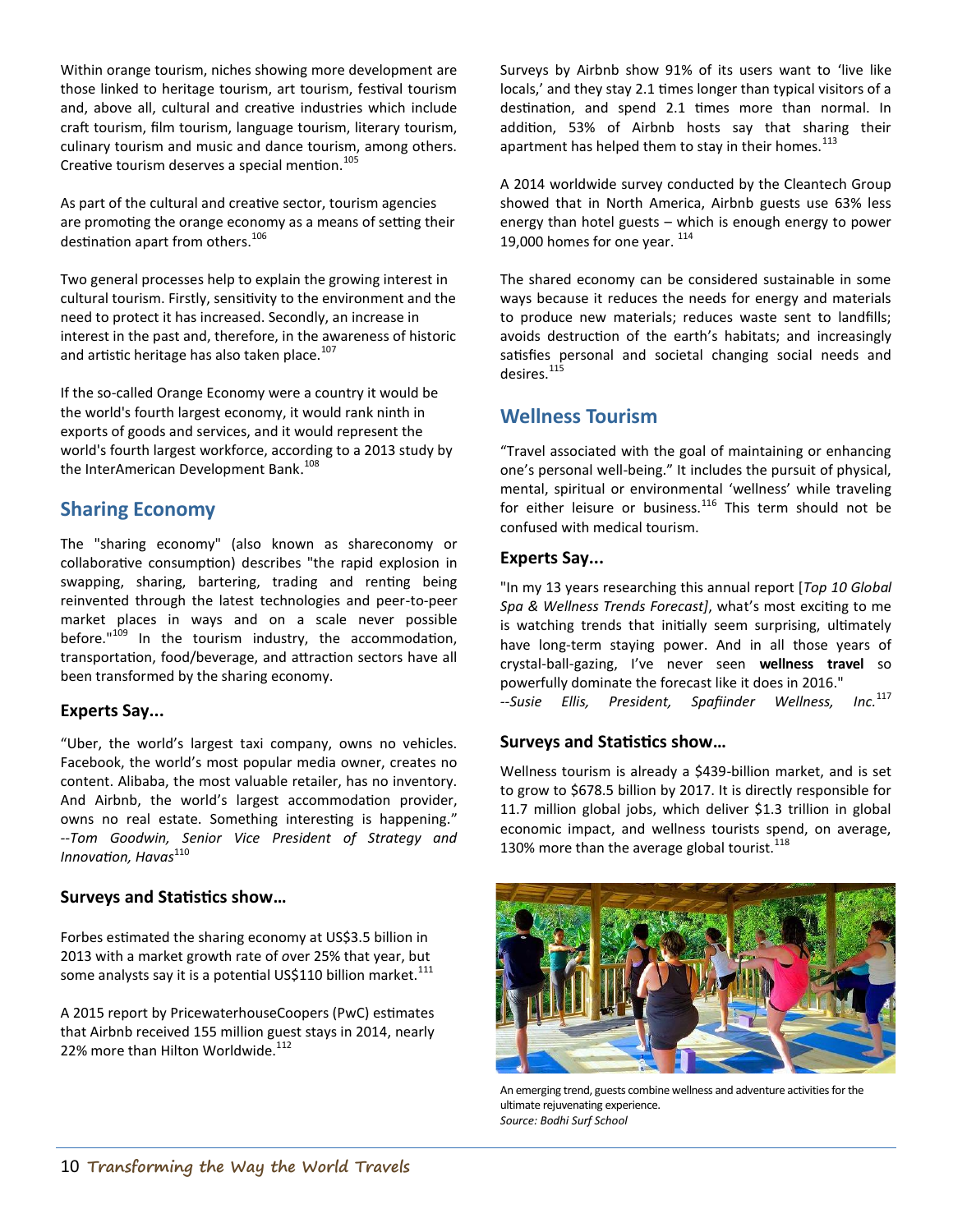71% of travel agents in North America and Europe say consumers are more aware of wellness travel and 83% say consumers will pay a premium for wellness. $119$ 

Top trends in the luxury wellness travel:

- Travelers want to be immersed in more local, indigenous cultural experiences and destinations
- Travelers increasingly seek destinations with healthy body/ mind offerings
- Travelers increasingly seek exotic, off-the-beaten path  $destinations<sup>120</sup>$

Costa Rica and Thailand were the clear standouts for 2015 wellness-seeking traveler.<sup>121</sup>

While wellness travel initially focused around "stressreducing spa, yoga, and meditation, that's now getting paired with more high-adrenaline travel categories", such as surfing. The combination of high-adrenaline and relaxing wellness experiences has a "profoundly relaxing mind-body effect."<sup>122</sup>

This 4th edition of Trends and Statistics was produced by the Center for Responsible Travel (CREST) in April 2016. It is available for public use free of charge. We ask only that attribution is given to CREST. In order to assist with CREST's periodic updates, please send any statistics or quotes to staff@responsibletravel.org. CREST thanks Noora Laukkanen, Gabriela Aguerrevere Yanes, and Angela Borrero for research updates.

For consistency, this report uses US spellings and US \$ throughout unless otherwise noted.

#### **This report has been prepared in collaboration with the following organizations:**





www.responsibletravel.org



facebook.com/CRESTravel twitter.com/CRESTResTravel

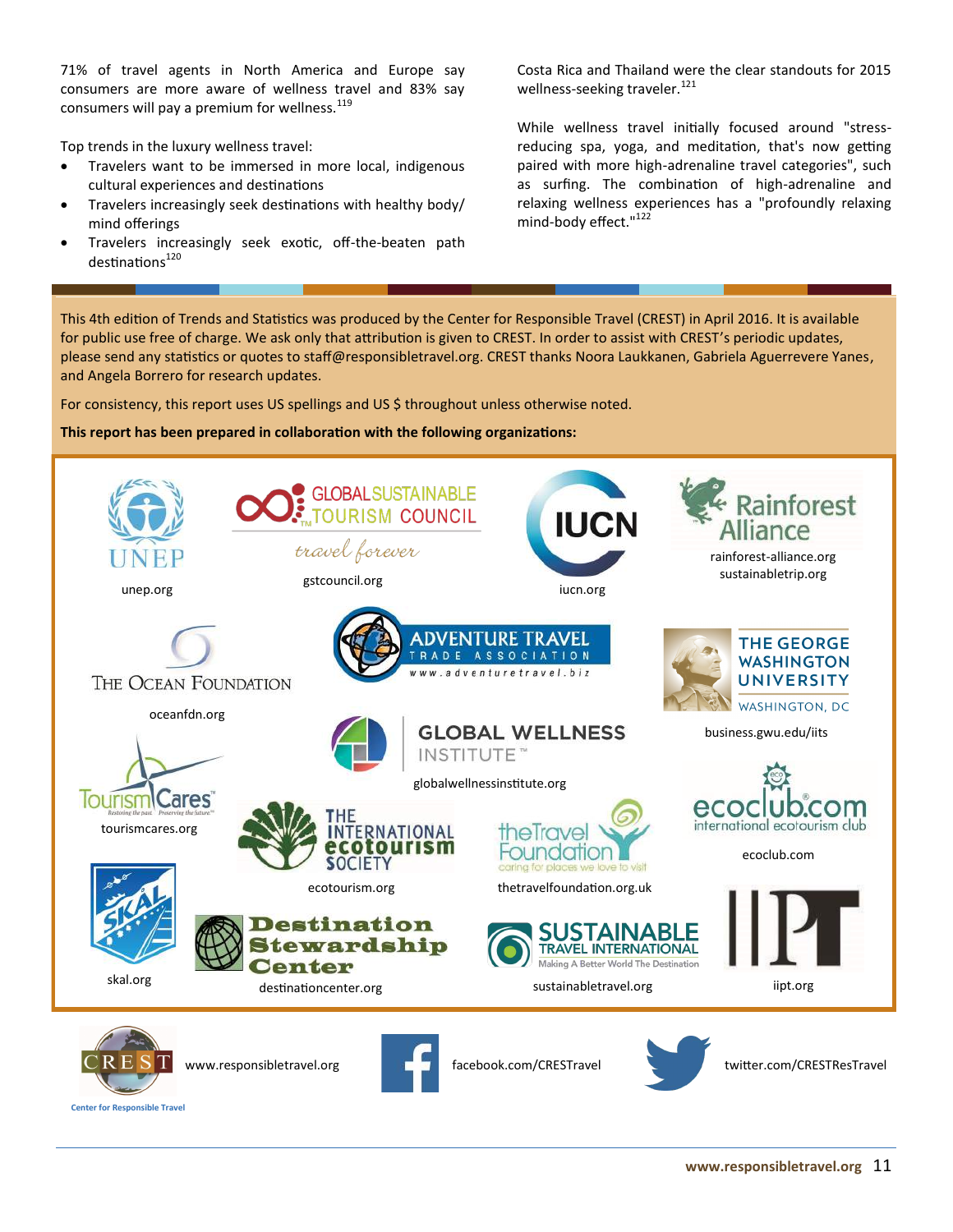# **ENDNOTES**

 $1$ UNWTO. (2016). "International Tourist Arrivals up 4% and Reach a Record 1.2 Billion in 2015." UNWTO World Tourism Barometer. http://media.unwto.org/press-release/2016-01-18/internationaltourist-arrivals-4-reach-record-12-billion-2015.

 $2$  This is based on feedback from over 300 tourism experts in some 100 destinations around the world. UNWTO. (2016).

<sup>3</sup> WTTC. (2016). *Travel & Tourism Economic Impact 2016 - World.* http://www.wttc.org/-/media/files/reports/economic%20impact% 20research/regions%202016/world2016.pdf.

 $4$  UNWTO. (2016).

<sup>5</sup> The International Ecotourism Society (TIES). [www.ecotourism.org.](http://www.ecotourism.org)

**6** Institute for Tourism. What is Sustainable Tourism. [http://](http://www.iztzg.hr/en/odrzivi_razvoj/sustainable_tourism/) [www.iztzg.hr/en/odrzivi\\_razvoj/sustainable\\_tourism/.](http://www.iztzg.hr/en/odrzivi_razvoj/sustainable_tourism/)

 $<sup>7</sup>$  National Geographic. About Geotourism. http://</sup> travel.nationalgeographic.com/travel/geotourism/about.

<sup>8</sup> Pro-Poor Tourism. Pro Poor Tourism: Improving Livelihood Opportunities for Local People. http://www.propoortourism.info/ intro.html.

9 City of Cape Town. Cape Town Declaration. (2002). https:// www.capetown.gov.za/en/tourism/Documents/Responsible% 20Tourism/Toruism\_RT\_2002\_Cape\_Town\_Declaration.pdf.

<sup>10</sup> United Nations. Sustainable Development Knowledge Platform. https://sustainabledevelopment.un.org/topics/sustainabletourism.

<sup>11</sup> Oxfam International. (January 18, 2016). *An Economy for the 1%: How Privilege and Power in the Economy Drive Extreme Inequality and How This Can be Stopped.* https://www.oxfam.org/sites/ www.oxfam.org/files/file\_attachments/bp210-economy-one-percent -tax-havens-180116-en\_0.pdf.

<sup>12</sup> Oxfam International. (January 18, 2016).

<sup>13</sup> United Nations. Sustainable Development Knowledge Platform. https://sustainabledevelopment.un.org/topics/sustainabletourism.

 $14$  Based on independent analyses by NASA and the National Oceanic and Atmospheric Administration (NOAA). NASA. (January 20, 2016). "Analyses Reveal Record-Shattering Global Warm Temperatures in 2015." [http://climate.nasa.gov/news/2391/.](http://climate.nasa.gov/news/2391/)

 $15$  Oxfam International. (January 18, 2016).

<sup>16</sup> NPR. (December 12, 2015). "Nearly 200 Nations Adopt Climate Agreement At COP21 Talks In Paris." [http://www.npr.org/sections/](http://www.npr.org/sections/thetwo-way/2015/12/12/459464621/final-draft-of-world-climate-agreement-goes-to-a-vote-in-paris-saturday) thetwo-[way/2015/12/12/459464621/final](http://www.npr.org/sections/thetwo-way/2015/12/12/459464621/final-draft-of-world-climate-agreement-goes-to-a-vote-in-paris-saturday)-draft-of-world-climate[agreement](http://www.npr.org/sections/thetwo-way/2015/12/12/459464621/final-draft-of-world-climate-agreement-goes-to-a-vote-in-paris-saturday)-goes-to-a-vote-in-paris-saturday.

<sup>17</sup> UNEP. Climate Change. http://www.unep.org/resourceefficiency/ Business/SectoralActivities/Tourism/Activities/WorkThematicAreas/ ClimateChange/tabid/78787/Default.aspx.

<sup>18</sup> UNWTO. (2015). *UNWTO Tourism Highlights: 2015 Edition*. http:// www.e-unwto.org/doi/pdf/10.18111/9789284416899.

<sup>19</sup> Tourism Cares. (September 21, 2015). "Is Travel the New Face of Philanthropy? And are Millennials the New Generous Generation?" http://static1.squarespace.com/static/54de6549e4b054179782b0eb/ t/5601a7f7e4b0ceaec905e651/1442949111819/ Good+Travels+Announcement+Press+Release+Final.pdf.

<sup>20</sup> The Future of Tourism. Sustainable Tourism Opinions. [http://](http://www.responsibletravel.com/resources/future-of-tourism/quotes.htm) [www.responsibletravel.com/resources/future](http://www.responsibletravel.com/resources/future-of-tourism/quotes.htm)-of-tourism/ [quotes.htm.](http://www.responsibletravel.com/resources/future-of-tourism/quotes.htm)

 $21$  Dhawan, S. (May 26, 2013). "Sustainable Tourism Ideas From Bruce Poon Tip, Founder Of G Adventures." *Huffington Post*. [http://](http://www.huffingtonpost.ca/2013/05/26/sustainable-tourism-ideas-bruce-poon-tip_n_3328111.html) [www.huffingtonpost.ca/2013/05/26/sustainable](http://www.huffingtonpost.ca/2013/05/26/sustainable-tourism-ideas-bruce-poon-tip_n_3328111.html)-tourism-ideas-bruce -poon-[tip\\_n\\_3328111.html.](http://www.huffingtonpost.ca/2013/05/26/sustainable-tourism-ideas-bruce-poon-tip_n_3328111.html)

<sup>22</sup>Tourism Cares. (2015). *Good Travels: The Philanthropic Profile of the American Traveler.* http://static1.squarespace.com/ static/54de6549e4b054179782b0eb/ t/560adce0e4b0c7c832b3e825/1443552480118/TC-Good-Travels-092915.pdf.

<sup>23</sup> NYU School of Professional Studies and Family Travel Association. (2015). *US Family Travel Survey 2015*. New York: NYU School of Professional Studies.

<sup>24</sup> ABTA. (2015). *Holiday Habits Report ABTA: Consumer Survey 2015.* https://c0e31a7ad92e875f8eaa-5facf23e658215b1771a91c2df41e9fe.ssl.cf3.rackcdn.com/general/ HOLIDAY\_HABITS\_REPORT.pdf.

<sup>25</sup> ABTA. (2015a). *ABTA Travel Trends Report 2015.* https:// c0e31a7ad92e875f8eaa-5facf23e658215b1771a91c2df41e9fe.ssl.cf3.rackcdn.com/ publications/Travel\_Trends\_2015\_Report.pdf.

<sup>26</sup> TripAdvisor. (December 14, 2015). 6 Key Travel Trends for 2016. https://www.tripadvisor.com/TripAdvisorInsights/n2670/6-key-traveltrends-2016.

<sup>27</sup> National Travel and Tourism Office. (2014). *Profile of U.S. Resident Travelers Visiting Overseas Destinations: 2013 Outbound.* http:// travel.trade.gov/outreachpages/ download data table/2013 Outbound Profile.pdf.

<sup>28</sup> WWF, BirdLife International, Friends of the Earth Europe, and European Environmental Bureau. (2015). *Nature Legislation: Fit for Purpose and in Need of Action.* http://

d2ouvy59p0dg6k.cloudfront.net/downloads/ wwf\_5020\_ngo\_policiypaper\_final\_print.pdf.

<sup>29</sup> Conservation International, Rainforest Alliance, UNEP. (2015a). *A Practical Guide to Good Practice for Tropical Forest-Based Tours.* http://www.rainforest-alliance.org/sites/default/files/publication/ pdf/good\_practice.pdf.

<sup>30</sup> Conservation International, Rainforest Alliance, UNEP. (2015a).

<sup>31</sup> WTTC. (2015). *Travel & Tourism 2015: Connecting Global Climate Action.* https://www.wttc.org/-[/media/files/reports/policy%](https://www.wttc.org/-/media/files/reports/policy%20research/tt%202015%20%20connecting%20global%20climate%20action%20a4%2028pp%20web.pdf) [20research/tt%202015%20%20connecting%20global%20climate%](https://www.wttc.org/-/media/files/reports/policy%20research/tt%202015%20%20connecting%20global%20climate%20action%20a4%2028pp%20web.pdf) [20action%20a4%2028pp%20web.pdf.](https://www.wttc.org/-/media/files/reports/policy%20research/tt%202015%20%20connecting%20global%20climate%20action%20a4%2028pp%20web.pdf)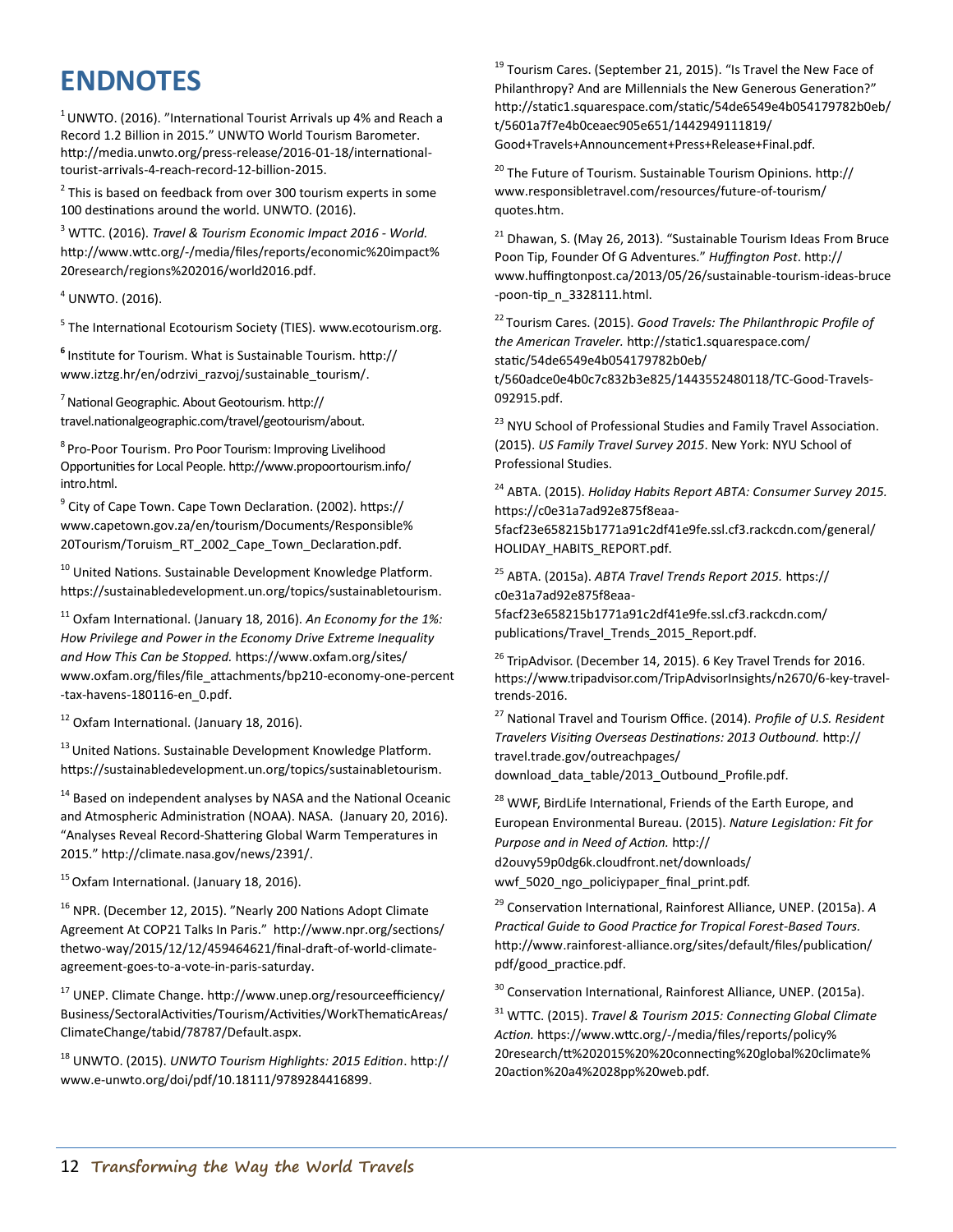<sup>32</sup> The Nielsen Company. (October 12, 2015). "Consumer-Goods' Brands that Demonstrate Commitment to Sustainability Outperform Those that Don't." http://www.nielsen.com/us/en/press-room/2015/ consumer-goods-brands-that-demonstrate-commitment-tosustainability-outperform.html.

<sup>33</sup> UNWTO. (2015a). *Affiliate Members Global Reports, Volume Twelve – Cultural Routes and Itineraries.* [http://](http://dtxtq4w60xqpw.cloudfront.net/sites/all/files/pdf/global_report_cultural_routes_itineraries_v13.compressed_0.pdf) [dtxtq4w60xqpw.cloudfront.net/sites/all/files/pdf/](http://dtxtq4w60xqpw.cloudfront.net/sites/all/files/pdf/global_report_cultural_routes_itineraries_v13.compressed_0.pdf) [global\\_report\\_cultural\\_routes\\_itineraries\\_v13.compressed\\_0.pdf](http://dtxtq4w60xqpw.cloudfront.net/sites/all/files/pdf/global_report_cultural_routes_itineraries_v13.compressed_0.pdf)*.*

<sup>34</sup> UNWTO. (2015a).

<sup>35</sup> Bomey, N. (November 10, 2015). "SeaWorld to End Killer-Whale Shows in San Diego." *USA Today*. http://www.usatoday.com/story/ money/2015/11/09/seaworld-killer-whales-orca-shows/75461780/.

<sup>36</sup> Kaufman, A. (August 4, 2015). "After Cecil the Lion's Death, Airlines Refuse to Ship Exotic Hunting Trophies." *Huffington Post*. http:// www.huffingtonpost.com/entry/airlines-exotic-animal-trophiescecil us 55c0f839e4b0a50ad0aa8de9.

<sup>37</sup> Malm, S. (2015). "Elephant Kills Its Keeper and Runs Off into the Jungle with Tourist Family-of-Three." *Daily Mail*. http:// www.dailymail.co.uk/news/article-3211345/Elephant-kills-keeperruns-jungle-tourist-family-three-sat-Thailand.html.; Born Free. http://www.bornfree.org.uk/.

<sup>38</sup> Chiva-Som International Health Resort. (2015). "A Monumental Year of Multiple Accolades in Corporate Social Responsibility for the Haven of Life." http://www.chivasom.com/media-hub/2015-pressrelease-csr/.

<sup>39</sup> Davidson, A. (January 13, 2016). "'Sustainable Investing' Goes Mainstream." *The Wall Street Journal*. www.wsj.com/articles/ sustainable-investing-goes-mainstream-1452482737.

<sup>40</sup> The Future of Tourism. Sustainable Tourism Opinions.

<sup>41</sup> Spafinder Wellness, Inc. (2015). *2015 State of Wellness Travel Report.* Spafinder Wellness, Inc. http://www.spafinder.com/blog/ press-release/new-state-of-wellness-travel-survey-shows-record-86 percent-of-travel-agents-expect-growth-in-2015/

<sup>42</sup> Dale, T. (January 5, 2016). A Look Ahead: USTOA Tour Operator Members are Confident about 2016. http://ustoa.com/blog/ustoatour-operator-members-confident-in-2016/.

<sup>43</sup> Conservation International, Rainforest Alliance, UNEP. (2015a). *A Practical Guide to Good Practice for Marine-Based Tours.* http:// www.rainforest-alliance.org/tourism/documents/ galapagos\_guide.pdf.

<sup>44</sup> Conservation International, Rainforest Alliance, UNEP. (2015).

<sup>45</sup> WWF, BirdLife International, Friends of the Earth Europe, and European Environmental Bureau. (2015).

<sup>46</sup> TripAdvisor. (December 14, 2015).

<sup>47</sup>WTTC. (2015).

<sup>48</sup> WTTC. (2015).

<sup>49</sup>WTTC. (2015a). *Environmental, Social & Governance Reporting in Travel & Tourism: Trends, Outlook and Guidance.* https:// www.wttc.org/-/media/files/reports/policy%20research/esg% 20short%20report%20english%20-%20web.pdf.

<sup>50</sup> Greenview & Twirl Management. (2015). *Green Venue Report: The State of Convention & Exhibition Center Sustainability.* http:// www.greenvenuereport.com/2015-green-venue-report.

 $51$  Greenview & Twirl Management. (2015).

<sup>52</sup> UNEP. Climate Change.

<sup>53</sup> ETN Global Travel Industry News. (February 9, 2016). "IATA Welcomes New CO2 Emissions Standard for Commercial Aircraft." http://www.eturbonews.com/68380/iata-welcomes-new-co2 emissions-standard-commercial-aircraft.

<sup>54</sup> Starwood Hotels and Resorts. Global Citizenship Sustainability. [http://www.starwoodhotels.com/corporate/about/citizenship/](http://www.starwoodhotels.com/corporate/about/citizenship/sustainability/index.html?language=en_US) [sustainability/index.html?language=en\\_US.](http://www.starwoodhotels.com/corporate/about/citizenship/sustainability/index.html?language=en_US)

<sup>55</sup> JetBlue. Valuing Nature is Our Second Nature. [http://](http://www.jetblue.com/green/nature/) [www.jetblue.com/green/nature/.](http://www.jetblue.com/green/nature/)

<sup>56</sup> Lephilibert, B. (February 28, 2016). "LightBlue Successfully Supports Soneva's Luxury Resort in Cutting Down Food Waste." LightBlue Environmental Consulting. [http://www.lightblueconsulting.com/#!](http://www.lightblueconsulting.com/#!LightBlue-successfully-supports-Sonevas-luxury-resort-in-cutting-down-food-waste/co2y/56a5940c0cf22a61ccca9474) LightBlue-[successfully](http://www.lightblueconsulting.com/#!LightBlue-successfully-supports-Sonevas-luxury-resort-in-cutting-down-food-waste/co2y/56a5940c0cf22a61ccca9474)-supports-Sonevas-luxury-resort-in-cuttingdown-food-[waste/co2y/56a5940c0cf22a61ccca9474.](http://www.lightblueconsulting.com/#!LightBlue-successfully-supports-Sonevas-luxury-resort-in-cutting-down-food-waste/co2y/56a5940c0cf22a61ccca9474)

<sup>57</sup> LightBlue Environmental Consulting. (February 29.2016). Personal communication.

<sup>58</sup> Anderson, B. (2015). "Chiva-Som Integrated Wellness Initiative, Thailand." SKAL. http://www.skal.org/sites/default/files/media/ Public/Web/PDFs/chivasom\_description.pdf.

<sup>59</sup> Coray, P. (2016). The Rainforest Ecolodge, Sri Lanka*.* SKAL.

 $60$  Durband, R. (March 1, 2016). Personal communication.

 $<sup>61</sup>$  Rey, H. (April 5, 2016). Personal communication.</sup>

<sup>62</sup> Tourtellot, J. (April 4, 2016). Personal communication.

<sup>63</sup> Carbone, G. (March 11, 2016). Personal communication.

<sup>64</sup>WTTC. (2015b). *Governing National Tourism Policy.* https:// www.wttc.org/-/media/files/reports/policy%20research/governing% 20national%20tourism%20policy%20final.pdf.

<sup>65</sup> Dale, T. (2016, January 5). *"*A Look Ahead: USTOA Tour Operator Members are Confident about 2016." http://ustoa.com/blog/ustoatour-operator-members-confident-in-2016/.

<sup>66</sup> Ethical Traveler. (January 12, 2016). *The World's Ten Best Ethical Destinations - 2016.* [http://ethicaltraveler.org/reports/destinations/](http://ethicaltraveler.org/reports/destinations/the-worlds-ten-best-ethical-destinations-2016/) the-worlds-ten-best-ethical-[destinations](http://ethicaltraveler.org/reports/destinations/the-worlds-ten-best-ethical-destinations-2016/)-2016/*.*

<sup>67</sup> Spenceley, A. (March 12, 2016). Personal Communication.

<sup>68</sup> Forum for the Future and The Travel Foundation. (July 2012). *Survival of the Fittest: Sustainable Tourism Means Business.* [http://](http://www.thetravelfoundation.org.uk/images/media/Whitepaper_Survival_of_the_Fittest_2012.pdf) [www.thetravelfoundation.org.uk/images/media/](http://www.thetravelfoundation.org.uk/images/media/Whitepaper_Survival_of_the_Fittest_2012.pdf) Whitepaper Survival of the Fittest 2012.pdf.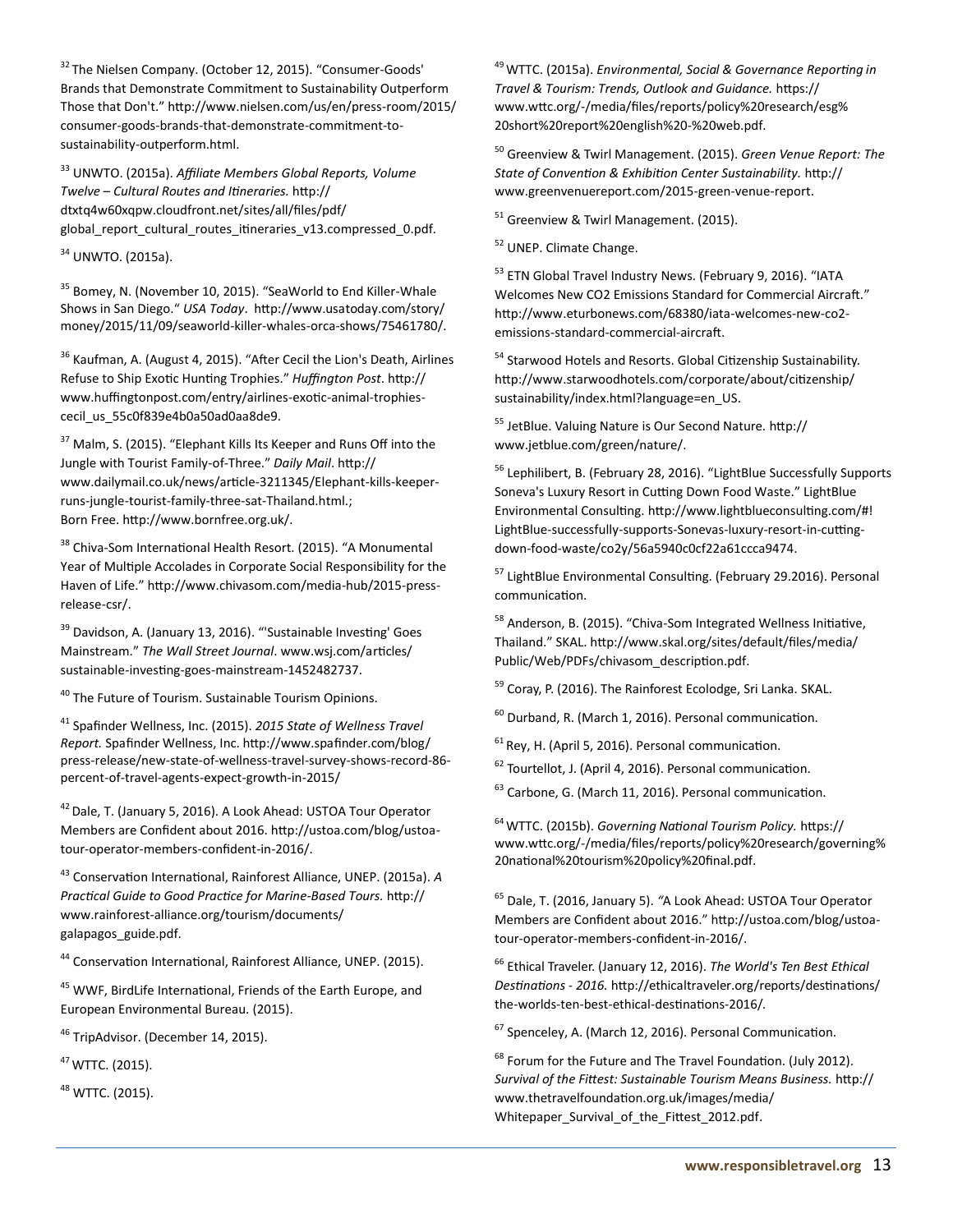<sup>69</sup> The Travel Foundation. (July 2015). *Measuring Tourism's Impact: A Pilot Study in Cyprus*. http://www.thetravelfoundation.org.uk/ images/media/Tourisms\_Impact\_quality\_no\_bleed.pdf.

<sup>70</sup> Green Destinations. [http://greendestinations.info/.](http://greendestinations.info/) 

<sup>71</sup> Global Sustainable Tourism Council. (November 1, 2013). *Global Sustainable Tourism Council Criteria for Destinations (GSTC-D) version 1.0 November 2013.* [https://www.gstcouncil.org/en/gstc](https://www.gstcouncil.org/en/gstc-criteria/criteria-for-destinations.html)-criteria/ criteria-for-[destinations.html.](https://www.gstcouncil.org/en/gstc-criteria/criteria-for-destinations.html)

<sup>72</sup> WTTC (2015c). *Winners and Finalists 2015.* [http://www.wttc.org/](http://www.wttc.org/tourism-for-tomorrow-awards/winners-and-finalists-2016/winners-and-finalists-2015/#ljubljana) tourism-for-tomorrow-[awards/winners](http://www.wttc.org/tourism-for-tomorrow-awards/winners-and-finalists-2016/winners-and-finalists-2015/#ljubljana)-and-finalists-2016/winnersand-finalists-[2015/#ljubljana.](http://www.wttc.org/tourism-for-tomorrow-awards/winners-and-finalists-2016/winners-and-finalists-2015/#ljubljana) 

<sup>73</sup> Charleston Area Convention & Visitors Bureau. (2015). Just Announced! Charleston Named No. 1 City in the U.S. by *Condé Nast Traveler* 2015 Readers' Choice Awards! [http://](http://www.charlestoncvb.com/blog/just-announced) [www.charlestoncvb.com/blog/just](http://www.charlestoncvb.com/blog/just-announced)-announced.

 $74$  UNEP. (September 4, 2013). "Sustainable Tourism Policy and Projects in Morocco." http://www.unep.org/resourceefficiency/ Portals/24147/Business-Ressource%20Efficency/CMPP-% 20sustainable%20tourism%20in%20Morocco.ppt.; Ministère du Tourisme – Maroc. (February 4, 2016). "Moroccan Sustainable Tourism Charter." http://www.slideshare.net/moroccotourism/moroccan-sustainable-tourism-charter.

<sup>75</sup> Gichimu, P. (2015). *Basecamp Explorer, Kenya.* SKAL. http:// www.skal.org/sites/default/files/media/Public/Web/PDFs/ basecamp\_description.pdf.

<sup>76</sup> Ethical Traveler. (January 12, 2016). *The World's Ten Best Ethical Destinations - 2016.* [http://ethicaltraveler.org/reports/destinations/](http://ethicaltraveler.org/reports/destinations/the-worlds-ten-best-ethical-destinations-2016/) the-worlds-ten-best-ethical-[destinations](http://ethicaltraveler.org/reports/destinations/the-worlds-ten-best-ethical-destinations-2016/)-2016/*.* 

<sup>77</sup> Global Island Partnership. [http://www.glispa.org/11](http://www.glispa.org/11-commitments/33-caribbean-challenge-initiative-cci) [commitments/33](http://www.glispa.org/11-commitments/33-caribbean-challenge-initiative-cci)-caribbean-challenge-initiative-cci.

<sup>78</sup> WTTC. (2016). *Travel & Tourism: Economic Impact 2016— Caribbean.* http://www.wttc.org/-/media/files/reports/economic% 20impact%20research/regions%202016/caribbean2016.pdf.

<sup>79</sup> Global Island Partnership.

<sup>80</sup> UNWTO and Adventure Travel Trade Association. (2014). *Affiliate Members Global Reports, Volume Nine – Global Report on Adventure Tourism.* https://s3-eu-west-1.amazonaws.com/staticunwto/Affiliatemembers/1-

GLOBAL+REPORT+ON+ADVENTURE+TOURISM\_online.pdf.

 $81$  Beckmann, C. (April 11, 2016). Personal communication.

<sup>82</sup> Adventure Travel Trade Association and The George Washington University. (August 2013). *Adventure Tourism Market Study.* http:// files.adventuretravel.biz/docs/research/adventure-tourism-marketstudy-2013-web.pdf.

83 UNWTO and Adventure Travel Trade Association. (2014).

<sup>84</sup> Modiano, D. (November 1, 2012). Trending: Adventure Travel & Responsible Tourism. Toposophy. https://

aboutourism.wordpress.com/2012/11/01/trending-adventure-travelresponsible-tourism/.

85 Conservation International, Rainforest Alliance, UNEP. (2015).

86 Rellihan, K. (December 9, 2014). Our Type of Traveler(s): WHOA Travel [Web log post] . *Travel Channel*. http:// blog.travelchannel.com/the-traveling-type/2014/12/09/our-type-oftravelers-whoa-travel/.

<sup>87</sup> Zoto, S., Qirici, E., & Polena, E. (2013). "Agrotourism - A Sustainable Development for Rural Area of Korca." *European Academic Research*, I (2), 209-223.

88 McClendon, R. (Dec 18, 2011). "Show 1151: Interview with Lori Coats – Agritourism." *Oklahoma Horizon*. http:// www.okhorizon.com/shows/2011-show-archive/december-2011 show-archive/show-1151/interview-with-lori-coats-agritourism.

<sup>89</sup> Breitmün, M. (May 2, 2013). "Agritourism Helpful in Promoting Sustainability." *UWRFVoice*. http://uwrfvoice.com/viewpoints/9869.

 $90$  Zoto, S.; Qirici, E.; & Pole na, E. (2013).

 $91$  TravelMole. (January 19, 2012). "Developing Agrotourism in the Caribbean." http://www.travelmole.com/news\_feature.php? news\_id=1151123.

<sup>92</sup> Nasers, M.S. (2009*). "*Iowa Agritourism Consumer Profile: Demographics, Preferences, and Participation Levels." Iowa State University Graduate Theses and Dissertations. Paper 10647. lib.dr.iastate.edu/cgi/viewcontent.cgi?article=1728&context=etd.

<sup>93</sup> National Tour Association (NTA). (n.d.). *Agritourism Market: Reference Guide*. http://www.ntaonline.com/includes/media/docs/ agritourism-travel-market.pdf.

<sup>94</sup> Statista. (2015). *Tourist Activities Preferred by Canadians When Vacationing in Europe 2015.* http://www.statista.com/ statistics/439062/tourist-activites-preferred-by-canadians-in-europe.

<sup>95</sup> UNWTO. (2012). *Affiliate Members Global Reports, Volume Four – Global Report on Food Tourism*. http://cf.cdn.unwto.org/sites/all/ files/pdf/global\_report\_on\_food\_tourism.pdf.

<sup>96</sup> Rose, N. (April 11, 2016). Personal communication.

 $97$  Shankman, S. (February 23, 2015). "The Big Business of Food Tourism and Why It Matters." *Skift*. http://skift.com/2015/02/23/thebig-business-of-food-tourism-and-why-it-matters/.

<sup>98</sup> UNWTO. (2012).

<sup>99</sup> Mandala Research. (2013). *The American Culinary Traveler 2013.* http://mandalaresearch.com/images/stories/Culinary\_Download/ FREE\_DOWNLOAD\_American\_Culinary\_Traveler\_Report.pdf.

<sup>100</sup> The Culinary Travel Guide. (Feb 02, 2015). "10 Culinary Travel Trends for 2015." http://theculinarytravelguide.com/2015/02/02/10 culinary-travel-trends-for-2015/.

<sup>101</sup> Statista. (2015). *Leading Trends in Culinary Themes on Restaurant Menus in the U.S. in 2015*. http://www.statista.com/ statistics/293972/leading-trends-in-culinary-themes-on-restaurantmenus-us/.